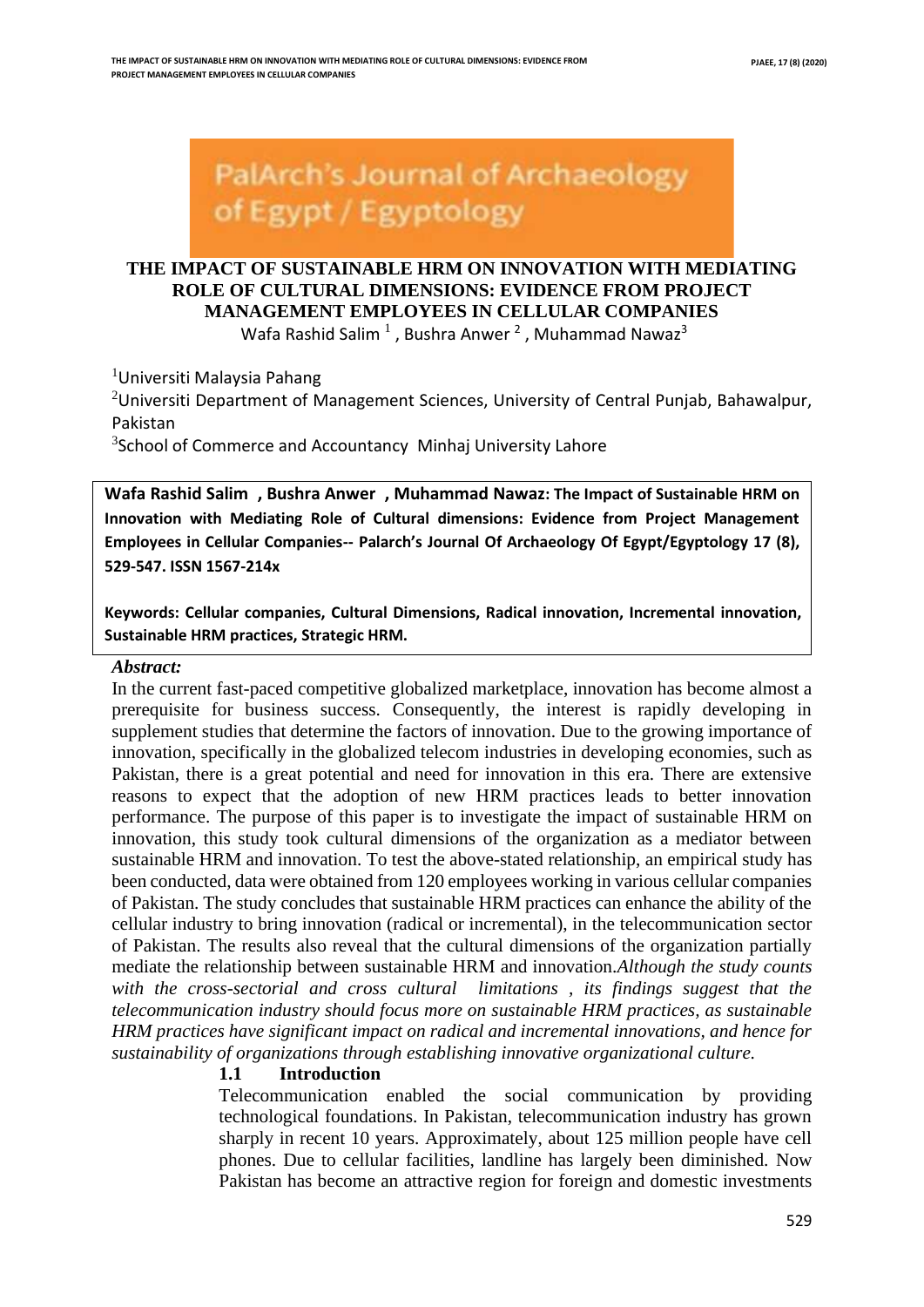in telecommunication industry. Due to increasing competition among cellular companies, users are enjoying advance features at reasonable rates. In the South Asian region, Pakistan has the highest mobile penetration rate. At present, there are five cellular networks working in Pakistan. Growing technological transformation in the field of information and communication technology, simultaneously leads to similar rapid evaluations and estimations in accordance to the 'Diffusion of innovation' and 'impact of innovations' (Latzer, 2009). As Rafiq and Gao (2008); Tajeddin (2011) suggested,the cellular industry in Pakistan is characterized by rapid progress and contribution in the economy, so more research regarding this industry is required (Ashraf & Khan, 2013).

A significant problem in the telecommunication field is the distinction between product and process innovations (Henten, Falch, &Tadayoni, 2004). However, another dimension about the character of innovation deals with its radical character (Henten et al., 2004). In Pakistan, similar to many developing countries, there is no authentic data available related to innovation (Wadho& Chaudhry, 2018).

Currently, innovation is considered to be one of the key factors that influence the long-term success of a company in the competitive markets of today (Naranjo-Valencia, Jiménez-Jiménez, & Sanz-Valle, 2016). In finding solutions to such problems, there is need to investigate the most important factors that are influencing the employees' innovation in their organizations. According to Wheatley and Doty (2010) studies,innovative performance relation may depend upon some organizational factors, for example HRM policies and practices (Wikhamn, 2019). Many of the researchers are also getting insight into the emerging concept of sustainable HRM, for getting sustainability in business,in order to gain competitive advantage and improved organizational performance. According to several researchers, there is urgent need to investigate the innovation ability of organizations in the context of HRM system and innovation-oriented culture (Mu Tian, Ping Deng, Yingying Zhang, 2018). To serve this purpose, current study introduces the new emerging concept of sustainable HRM and organizational cultural dimensions as predicators of innovation.

Sustainable human resource management is described by the (Ehnert et al., 2016, p. 90) as the "adoption of HRM strategies and practices that enable the achievement of financial, social and ecological goals, with an impact inside and outside of the organization and over a long-term time horizon while controlling for unintended side effects and negative feedback" (Wikhamn, 2019). The company based on sustainable HRM system would inform the candidates in the process of recruitment and selection process, that it is committed to sustainability. This act becomes a source of attraction for those who are motivated by such elements, and this act also discourages those who are not interested in providing sustainable environment. (Lopez-Cabrales  $x^*$ , 2019).

Kramer, (2014) pointed that sustainable HRM discusses the human and the social results, that enables the organization to continue for long run, that refers to sustainable organization. It also usually denotes those HRM practices, which are participating to increase positive environmental, social and human outcomes with their own importance, not only for using as mediators between strategy and financial performance (Arman, 2017). Henderson and Cockburn (1994); Galunic and Rjordan (1998) discussed in various studies about Organizational practices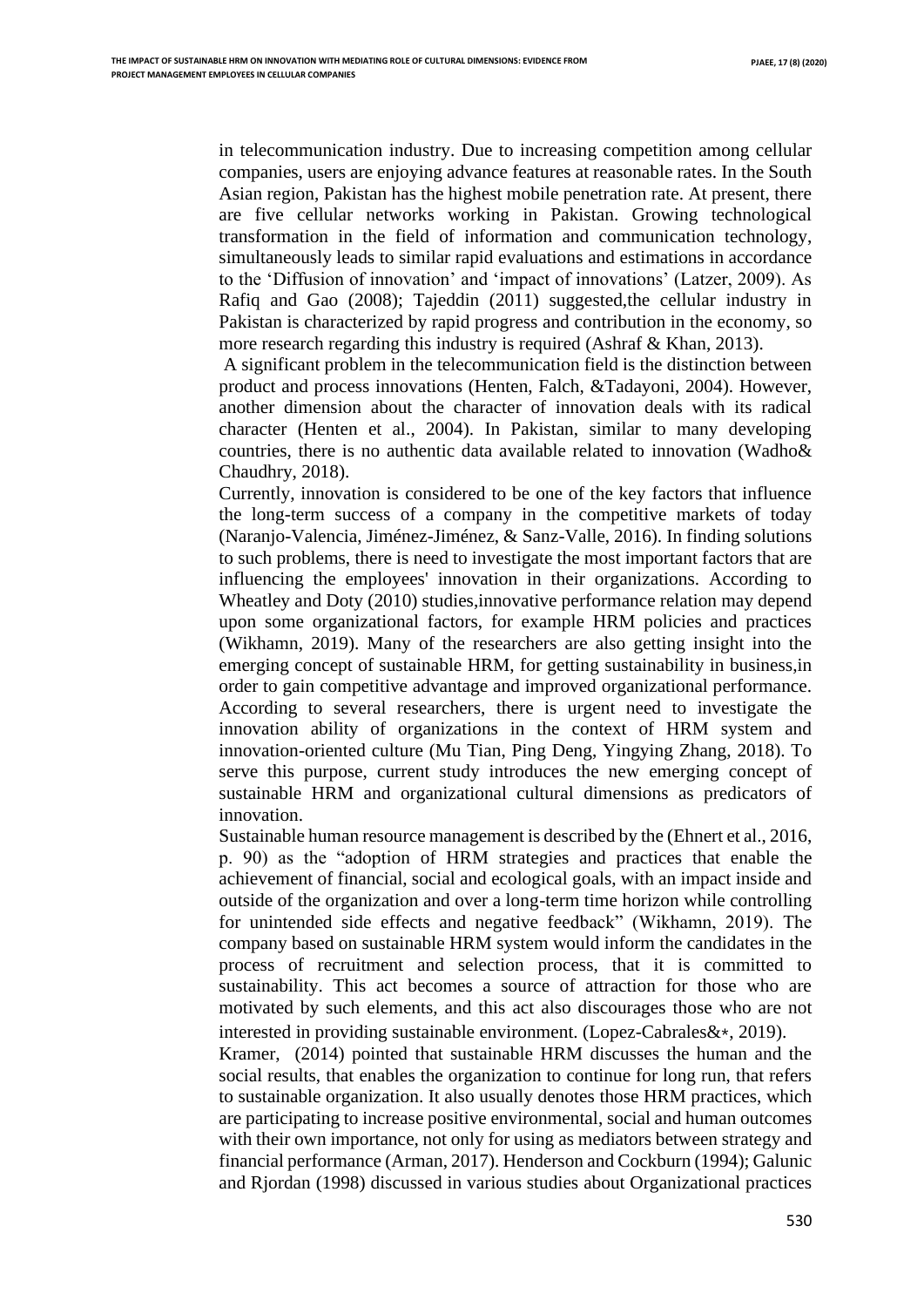related to HR such as sourcing, deployment, human competence development, are identified as influencing innovation performance at firm level (Foss &Laursen, 2012).

As previous studies explored that HR functions play major contribution to develop organizational sustainability, it is also identified from different studies, that sustainable HR practices help to develop sustainable 'culture' for organizational performance and innovation, such as 'diversity challenge' appeared in the international context, including cultural issues which affect compensation strategies. For example, setting a minimum wage rate in developing countries (Hamed et al., 2017).Furthermore, on behalf of prior quantitative and qualitative studies in the era of (1980- 2019), it can be assessed that the topic related to the impact of cultural dimensions on innovation has been emerging and becoming dynamical.

Most of the reliable academic researches continuously used the Hofstede's cultural dimensions to study the impact of national culture on innovation either for qualitative or for quantitative studies (Hamed et al., 2017).

Misra and Gergen (1993) culture shows the process of defining values of humans, and formulate significant world's frame of mind, or living structure. Similarly culture is of human actions and it is determining factor of prospect human action. It is compound of senses and relevant backgrounds, which explain, communicate, and establish the variety of our identifications and investments (Hemin Song, Yingying Zhang-Zhang, Mu Tian, Sylvia Rohlfer, 2018). Cultural dimensions are considered at organizational level in current study, and national values are not considered when an individual is responding to questions. According to McCoy, Galletta&King ( 2005), taking cultural dimensions at individual level may claim to the invalidity of scale, to answer this argument, almost three decades ago, recommendations have been made, that national culture dimensions can be used at organizational level instead of assuming Hofstede (1983) work (Lok, 2015).

Thus, extensive reasons prevail to think that, implementation of new and sustained HRM practices will result in better innovation performance (Foss &Laursen, 2012).

To address the calls for innovation in the rapidly changing competitive markets, specifically in the globalized telecom industry, this research contributes to explore the new concept of the sustainable human resource management as predicator of radical and incremental innovation. More specifically, if considered the outcomes of sustainable HRM, there are few researches in this field that mostly focus on sustainable HRM and organizational performance or employee performance, but this study is considering the relationship between sustainable HRM and innovation in telecommunication sector for developing economies, like Pakistan which has great potential and need for innovation.

#### **2.1 Literature Review:**

An issue with the telecom sector is to differentiate between process and product innovation. This derivation is not clear, because important features of products and communication services are simultaneously developed and provided. As a result, product and process cannot be significantly separated because, it is not for all process innovations to become visible in the form of product or service to end user. However,there is possibility to differentiate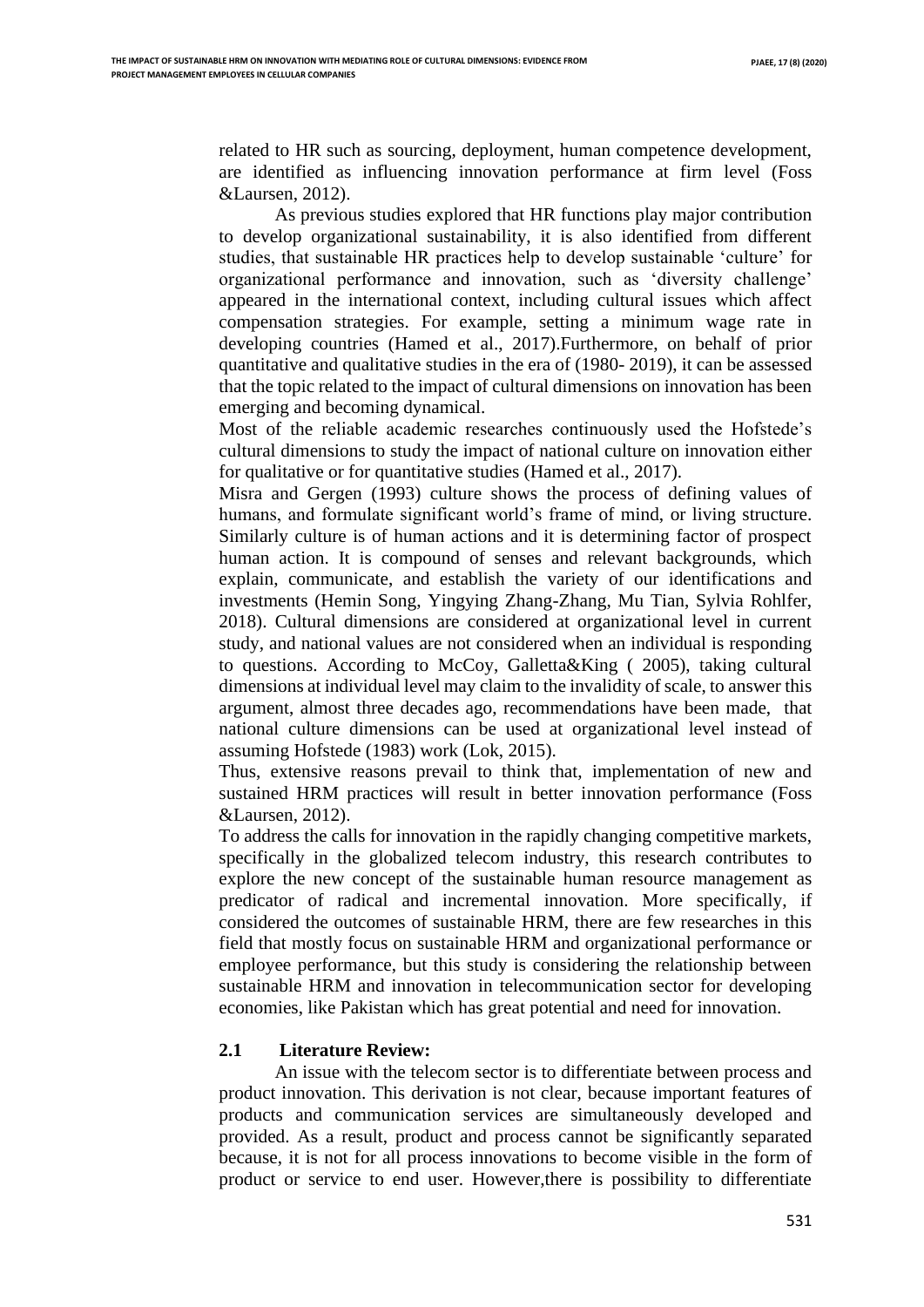among service and network innovations (the innovation that end users experience, i.e. and the innovations that end users do not necessarily notice, i.e. network). Furthermore, another dimension about the characteristic of innovation is somehow radical innovation. For example, a new service formed on the basis of an IN product development platform is an incremental innovation, whereas in the mobile area, the application of 3G system is radical innovation. The transformation of 2G to 3G may be more or less easy. However, a complete 3G system has introduced a radically unique communication possibility (Henten et al., 2004).

Generally, there are three broad concepts related to Sustainable HRM. First theory is based on reproducing capability, which focuses on developing HR system that establishes its setting according to social, demographic and environmental pressures, to obtain long lasting results of organizational goals (Ehnert, 2009). Second theory is based on triple bottom line, which consists of economic, social and environmental results. Branoco and Rodrigues (2006) claimed that those HR practices, which are established according to triple bottom line are more sustainable in nature, due to its ability to develop image in the minds of stakeholders which is social, economic and environment friendly. Third theory regarding this concept has been developed by joining these two theories after recognizing and encouraging the concept, that HR system and economic, ecological and social consequences are related to each other (Renwick, Redman, & Maguire, 2011). According to Ehnert et al., (2014) sustainable human resource management is new emerging concept about employment relationship, and during last decade, it has obtained increased importance.

At last, discussion was started through early calls for HRM two decades ago, by Kozlowsk, HRM came to be markedly rooted in organizational strategy to expedite innovation, and nearly in the same time span Roberts (1988) claimed that all four fields of System support, structure, strategy and staffing were key to innovation success. As far as the concern with sustainable HRM, various practices were introduced as the sustainable HRM practices. From employer point of view, it is related to attracting and retaining talent, as well as for keeping healthy, motivational and productive human resources (Ehnert & Harry, 2008). The selection of skilled and efficient employees will lead to achieve organizational goals effectively (Manzoor et al., 2019). According to Anitha and Kumar (2016), training provides sustainable environment for employee's performance (Almarzooqi, Khan, & Khalid, 2019). Employee engagement enhances and promotes sustainable business as well, because it is the process by which employees feel themselves as the part of the organization and have status to influence decisions related to development of organization (Manzoor et al., 2019). According to Enhert (2009) competence-based arrangements permit the idea's transformation and convert into practices concerning sustainability (Galleli, Hourneaux Jr, &Munck, 2019). The HR practices would hold sustainability, not just for organizational effectiveness and long run financial profits, but also for moral reasons and for accountable leadership as well (Manzoor et al., 2019).

Now a days Innovation has become the most essential factor for commercial enterprises in the rapid competition of international markets (Karen & Century, 2008). According to Ericsson and charness (1997), for making innovations in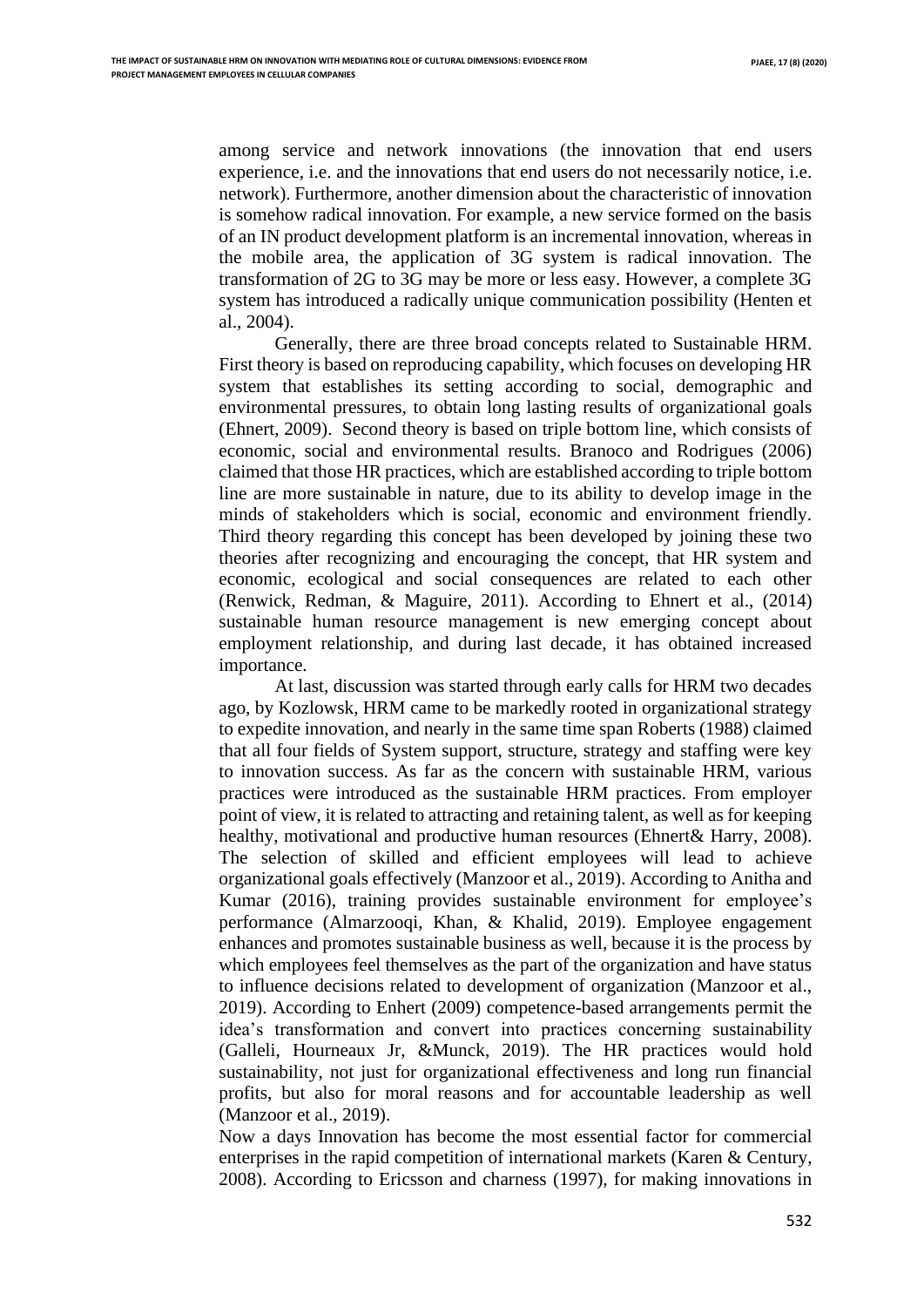new products and services, corporations may have to strengthen their HR to develop organizational proficiencies. Innovation is a very common and desirable human competence, which demands special guidance, appropriate work environment, and compensation system, as well as target application programmes (Galleli et al., 2019). It is suggested that sustainable HRM is a next, innovative and encouraging domain for theory building, research and practice in the ground of HRM (De Prins, Beirendonck, De Vos, Segers, &Hrm, 2014). Sustainable HRM has growing importance and is gaining interest of scholars and students alike. Wickham (2019) examined that how sustainable HRM can affect the customer satisfaction and innovation (Stankevičiute&Savanevičiene, 2018). Although, the organization is responsible for results, however its competitiveness depends on the fact that how much inducement is offered by the organization to surpass the responses expected from the employees. In case of sustainable HRM system, organizations not only offer economic strength to its employees, but also make investments for its development with a view to ensure its leadership with respect to sustainability by these investments. This could be assumed that employment relationship will lead to innovation and pro activeness, which are future goals and ultimately the sustainability of organization. Sustainable HRM system serves as a driver to reinforce the commitment and involvement of employees with sustainability. According to Jabbour and Santos, (2008a) sustainable employment relationship would involve increasing employee knowledge and skills with regard to new processes and actions, as well as encouraging feedback about desirable outcomes that enables employee participation and motivation (Lopez-Cabrales & $\star$ , 2019). Innovative firms constantly provide training to their employees for the improvement in products and services (Vimal Kumar, R.R.K. Sharma, 2017).

The proactive management and active Human Resource management becomes an important task within the organizations having sustainable HRM system, (Evans 1999, p. 327) which enables problem solving, creativity and innovation. (Ehnert, n.d.) Based on above discussion, we can develop the hypothesis:

#### *H1: Sustainable HRM practices have significant impact on innovation.*

In arena of workforce engagement and talent management, substantial contributions in the concern of effectiveness were also seen through many companies. However, major contribution of HR functions towards sustainability effectiveness is observed in the areas of training and development, leadership development, **multi culturalism,**ethics, and governance (Hamed et al., 2017).

According to Misra and Gergen (1993), culture shows the process of defining values of humans and formulating significant world's frame of mind, or living structure. Similarly culture is based on human actions and it is determining factor of prospect human action. It is compound of senses and relevant backgrounds which explain, communicate, and establish the variety of our identifications and investments (Hemin Song, Yingying Zhang-Zhang, Mu Tian, Sylvia Rohlfer, 2018). Hofstede (1980) claims that people transmit 'mental programs' that an individual established and strengthened by its experience, and these mental programs comprise of the national culture. After investigating the statistics from 40 nations, Hofstede (1980) determines that these 'mental programs' comprise of the following four dimensions: 1. Power distance, 2. Uncertainty avoidance. 3. Individualism and collectivism, 4. Masculinity and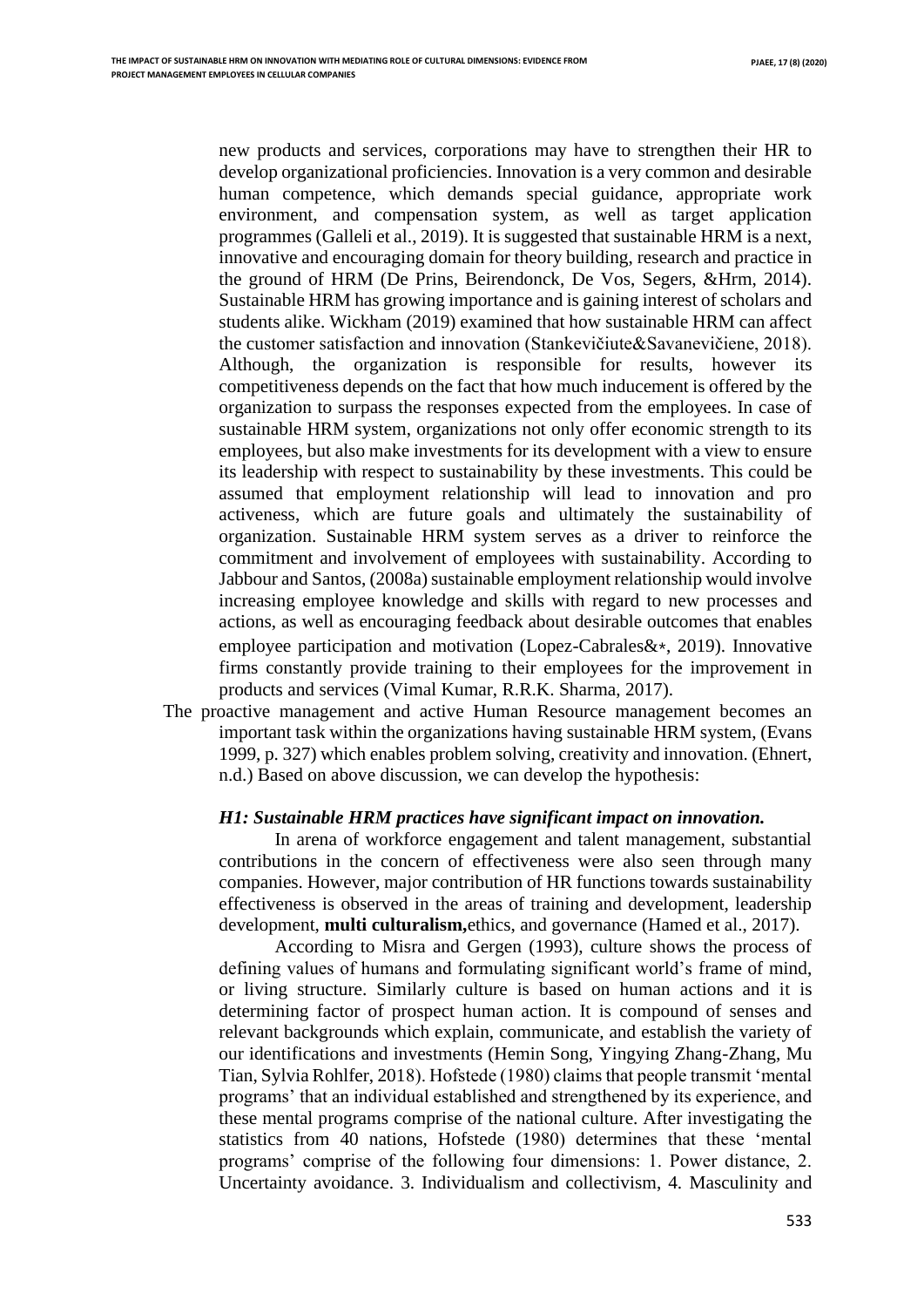Femininity. In the current study, cultural dimensions are taken at organizational level, and not at national level. According to McCoy, Galletta and King ( 2005) taking cultural dimensions at individual level may claim invalidity of scale. To answer this argument, recommendations have been made almost three decades ago, that national culture dimensions can be used at individual level instead of assuming Hofstede (1983) work (Lok, 2015). Furthermore, Hoecklin (1996), Hofstede (1980) provided an important structure for analysing not only the national culture, but also organizations and management as well, by considering the cultural differences. This framework is mainly helpful for understanding the person's perceptions about the organization, the strategies that are considered appropriate for controlling and organising the work arrangements, and duties and relations among employees (Sui Pheng& Yuquan, 2002). From the view point of Stock et al., (2013); Meyer (2014) ; Gomes et al., (2015); Ali and Park(2016), it is clear that the innovation oriented culture can be a key element for organizational innovation and as a result, firm's growth and performance as well (Mu Tian, Ping Deng, Yingying Zhang, 2018).

One objective of sustainable HRM is environmental management for sustainability of organization. One important element of Environmental Management literature is, that the outcomes cannot be achieved effectively only by making production, process, or raw materials. It also needs changes in corporate culture in the way, that organization's deeply implanted values help to support long term sustainability. Based on Ability, Motivation, Opportunity (AMO) theory, employee participation has been found to cultivate EM supportive cultures. Lucio, Pulignano, Whittall, &Ittner, (2012) pointed out that Social responsibility of Labour unions allows employee representatives to 'stretch' their roles and extend their impact (De Prins et al., 2014).

The sustainable HRM practices plays an important role in establishing positive outcomes and ensure positive changes shown by employees in their attitudes, and reactions toward their organizations. Organizations should build their sustainable HRM system carefully within its settings, and should be dynamic in bringing change to its internal and external conditions (Almarzooqi et al., 2019).

As previous studies explore that HR functions plays major contribution to develop organizational sustainability, and from different researches,it was also known that sustainable HR practices help to develop sustainable culture for organizational performance and innovation, such as 'diversity challenge' appeared in the international context, including cultural issues, which affect compensation strategies. For example, setting a minimum wage rate in developing countries (Hamed et al., 2017). Based on above literature, it can be hypothesized that

## *H2: Sustainable HRM practices have significant impact on organization's Cultural dimensions***.**

As Hoecklin (1996) opined, that mismanagement of cultural differences can be reduced. Otherwise, even with successful manger, organizations cannot work in effective way and may become frustrated during multicultural assignments. However, when managed successfully, these cultural differences will bring business to innovative practices. Rapid and improved learning opportunities in organization provides the sustainable mean of competitive edge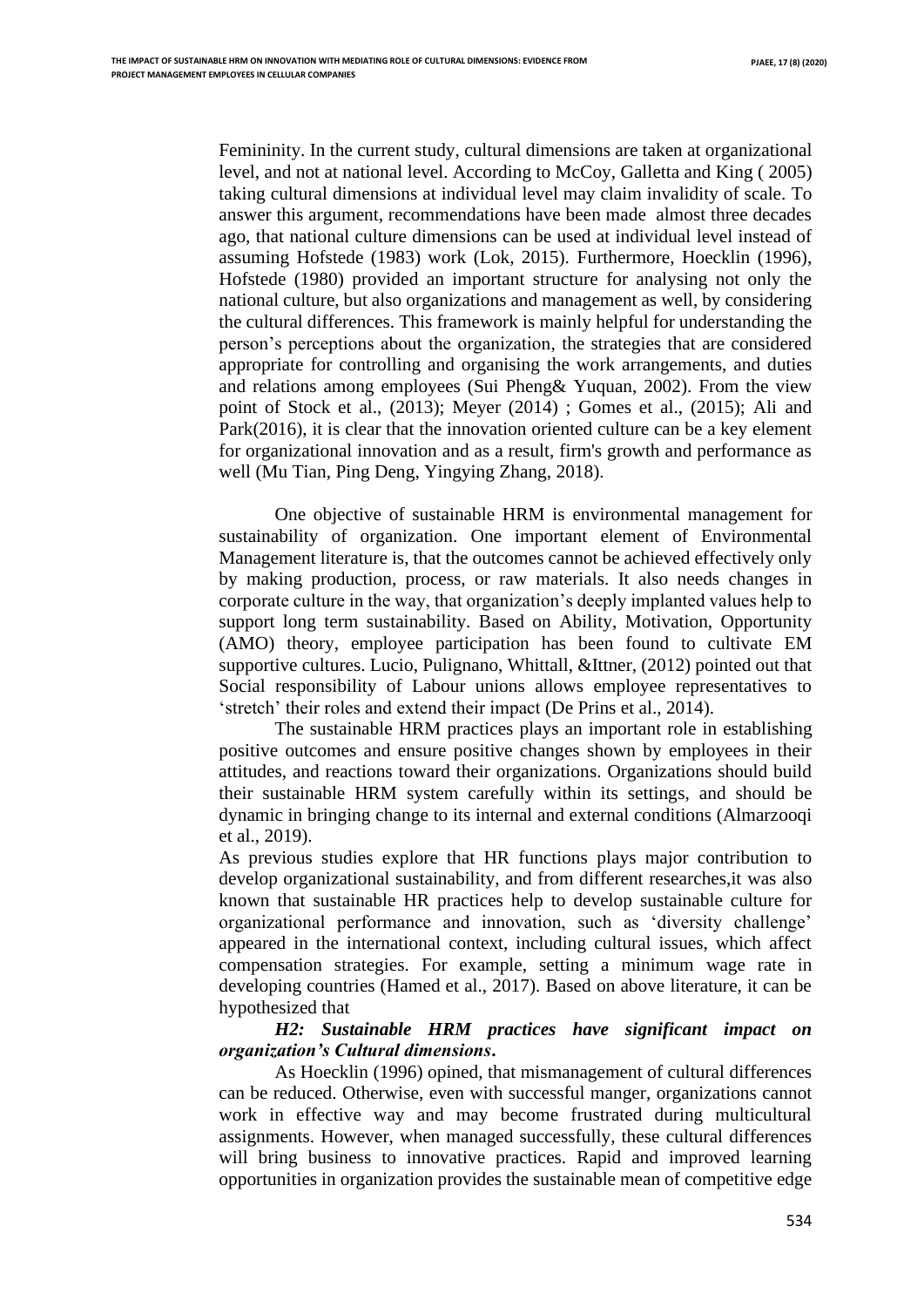(Sui Pheng& Yuquan, 2002). It is easy to find that some organizations or countries within a unique cultral environment have very high innovative ability and vice versa (Mu Tian, Ping Deng, Yingying Zhang, 2018). Martín-de Castro et al (2013) and Wang et al (2012) describe that the significance of human capital is enhanced, and it encourages the workers of organization to struggle for innovation. Earlier to this, Kenny and Reedy(2006) also recommended the same view, that organizational culture induces all employees to promote innovation and share obligation (Mu Tian, Ping Deng, Yingying Zhang, 2018). According to Verspagen (2006); Rohlfer and Zhang (2016) the impact of culture on innovation due to its relativity to business and economic development is recognized as a crucial factor in global management and organizational development (Mu Tian, Ping Deng, Yingying Zhang, 2018). On the basis of above literature, it is found that cultural dimensions are correlated with sustainable HRM and innovation, so the following hypothesis can be formulated:

*H3: Organization's cultural dimensions have significant impact on innovation.*

*H4: Organization's Cultural dimensions significantly mediates the relationship between sustainable HRM and innovation.*

#### **Figure 1**



**Theoretical framework of the study**

# **3 Research Methodology**

#### **3.1 Research Settings and Participants**

This is an empirical study using the quantitative research method, which is based on rationalization and numbers. The aim of this study is to check the impact of sustainable HRM practices on innovation with mediating role of organizational cultural dimensions. So, variables used in this research can be appropriately measured at individual level. The target papulation of above study is employees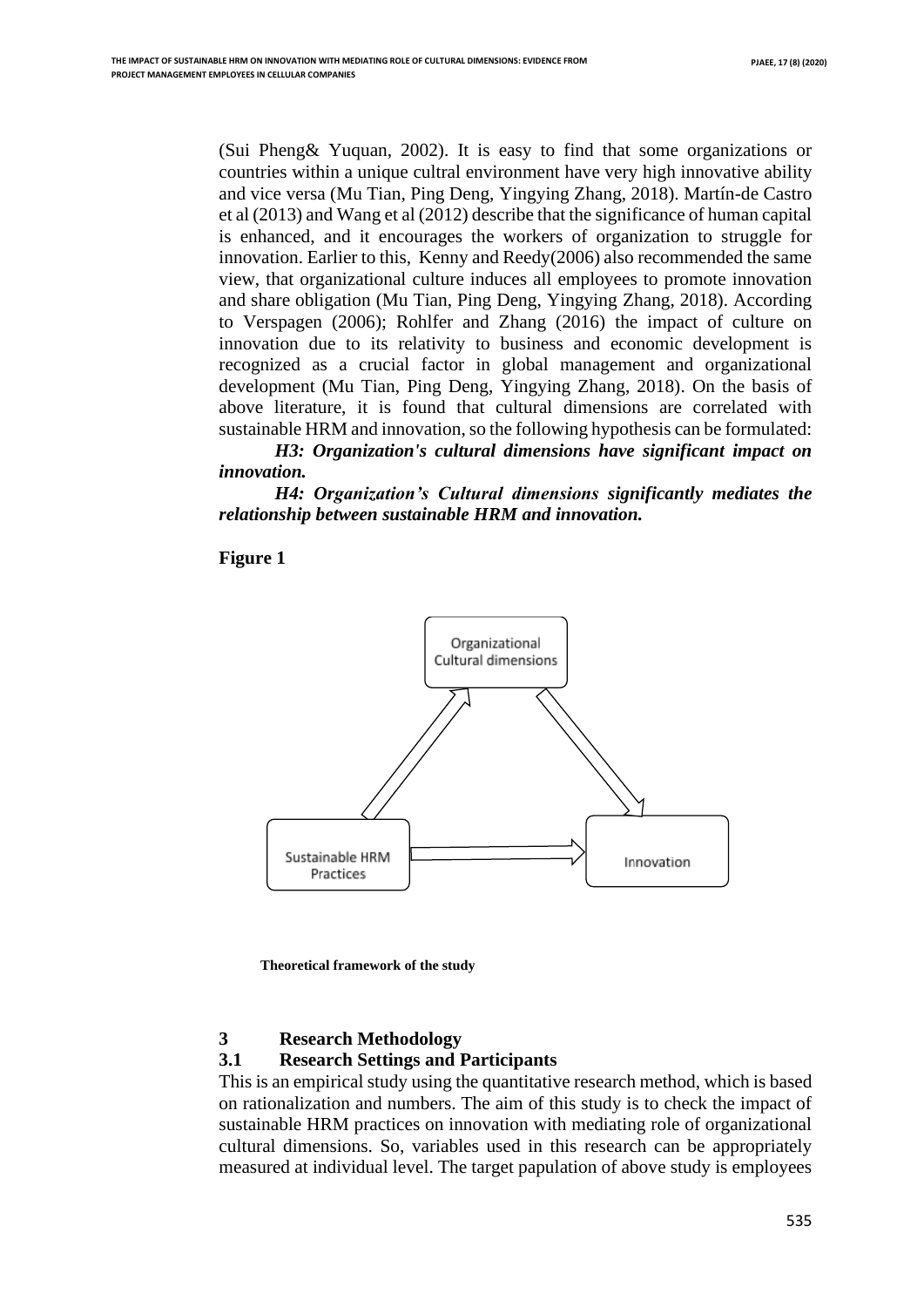of cellular companies of Pakistan, mainly located in southern Punjab. The unit of analysis is employees of cellular companies of telecommunication industry providing their services in Pakistan, such as Telenor, Ufone, Warid, Mobilink, Zong etc. The focus of these companies is innovation in their products and services, because these companies are having intense competition with one another. The most of the respondents include Franchise sales officer, regional managers, priority services executives, and customer services officers working in Bahawalpur, Multan and Lahore regions.

## **3.2 Sample Selection**

Hair (2011) suggested that sample size should be more than 10 to 20 times of the variables accounted for study. Thus the current study sample size is 100, which can be appropriate for analysis as 3 variables are used in the current study,which include IV, DV and mediating variables. A large sample size is required to avoid the chance of non- response biasedness (Sekaran, 2003). Thus 135 questionnaires are circulated to get the required responses. Simple random probability sampling technique is used to collect data randomly, because the exact population of employees of cellular companies working in southern Punjab, Pakistan is unknown. . In the current research, questionnaires adopted are in English language, which are distributed among the employees of cellular companies. These questionnaires are circulated through emails, Google docs, and paper questionnaires for data collection. Cover letter is used to explain the purpose of questionnaire, and also to ensure that the information will be used only for research purpose, and will be confidential. Reminders have been sent time to time through calls, emails and text messages for the responses. It has taken time of about 1month for whole procedure of data collection.

# **3.3 Instrument selection**

Survey method is used for data collection, because survey method is seemingly appropriate for collecting the first hand data (Zikmund, 2000, p.167). All the instruments of variables are adopted from different previous studies. In the second part Likert scale is used for measuring the items because by Sekaran (2003), this scale is used to study how strongly disagree or agree with a specific information. A well-structured questionnaire is used in the study to measure the innovation through sustainable HRM practices and cultural dimensions.

To measure sustainable HRM, items of six HR practices are adopted to formulate sustainable HRM scale, referred by different authors in different studies related to sustainable HRM. These practices includes 1. HR Recruitment, 2. Employee training, 3. Employee Engagement, 4. Employee relations, 5. Competence development, 6. Leadership development.

Hofstede's Cultural dimensions are considered at an individual level in current study, and national values are not considered when an individual is responding to questions (Sui Pheng& Yuquan, 2002)**.** According to McCoy, Galletta and King(2005) taking cultural dimensions at individual level may claim invalidity of scale. To answer this argument, recommendations have been made three decades ago, that national culture dimensions can be used at individual level instead of assuming Hofstede (1983) work (Lok, 2015).Twelve item scale is adopted to measure innovation used by Curado (2018), which includes questions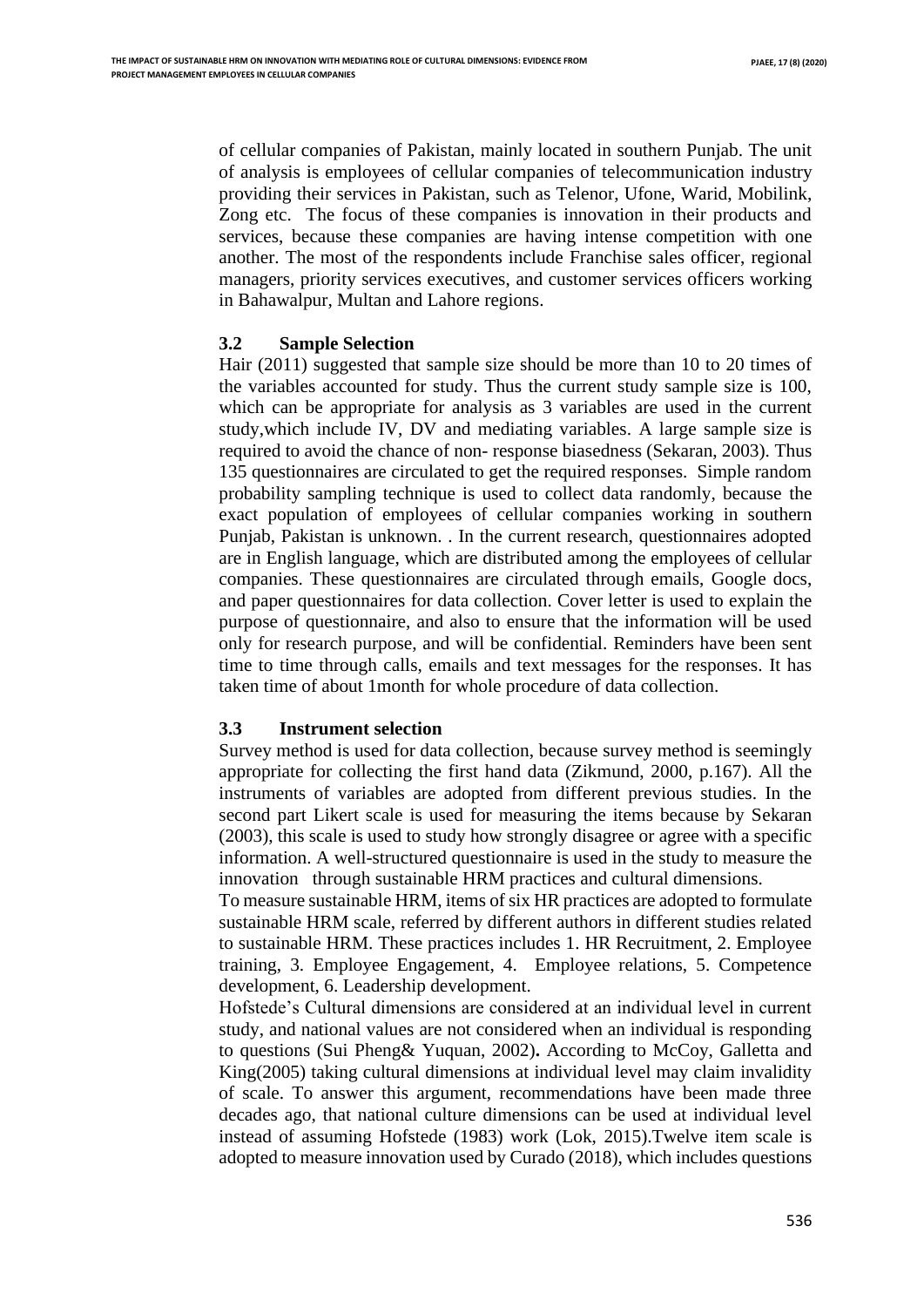regarding organization's incremental and radical innovation.Likert scale is used to answer the questions **(Curado, 2018).**

### **3.4 Control Variables**

To test the empirical model, key variables that can influence the capability of an organization to innovate remained controlled i.e., age, gender, qualification, experience.

Table 1

*Frequencies*

|         | Gender | Qualification | Age | Experience |
|---------|--------|---------------|-----|------------|
| Valid   | 120    | 120           |     |            |
| Missing |        |               |     |            |

From the above table, it cane th be seen that there is no missing value about gender, qualification, age, and experience all respondents provide their information about these variables completely.

#### **3.5 Demographic Analysis**

In demographic statistics, researcher collected the information about gender, age in years and qualification in term of degree and experience in years of the respondents.

### **3.6 Sample Description**

In cumulative, 135 structured questionnaires were distributed to the concerned employees of cellular companies. Returned number of questionnaires was 130, out of them 120 questionnaires were considered complete in all respects, gaining a response rate of 88%. The descriptive analysis revealed that both males and females were working in the cellular companies comprising a total of 55 males and 65 females. Maximum employees possess less than 15 years of experience in the related field. Interestingly, it was known that most of the participants hold university education degree and only 6% are those having inter level of education. Mostly these were customer service officers. 50% of the employees considering in the sample of current study are those who have 5 to 10 years of age. And on second rank 31.7% are those who have 11 to 15 years of experience, 57.5% of respondents belonging to the age group of 31-40 years of age.

#### **4 Results**

Results of the study are explained in the sequence in which analysis was conducted. Firstly, researcher represents the sample description, correlation among variables, validity, reliability and at last, testing of hypothesis.

# **4.1 Testing the Measurement Model**

Before testing the correlation and regression analysis, various tests have been applied to obtain a reliable result. For this purpose, firstly reliability of the reflective constructs is to confirm. Some items are excluded, which are not normally distributed such as SHRM26 to SHRM37 and CD19 to CD 21 also INN10, 11. Larger sample size and change of sampling technique can be one of the reasons of this. Good thing is, all items fall under the minimum acceptable criteria of 0.4 or greater factor loading and have been included in the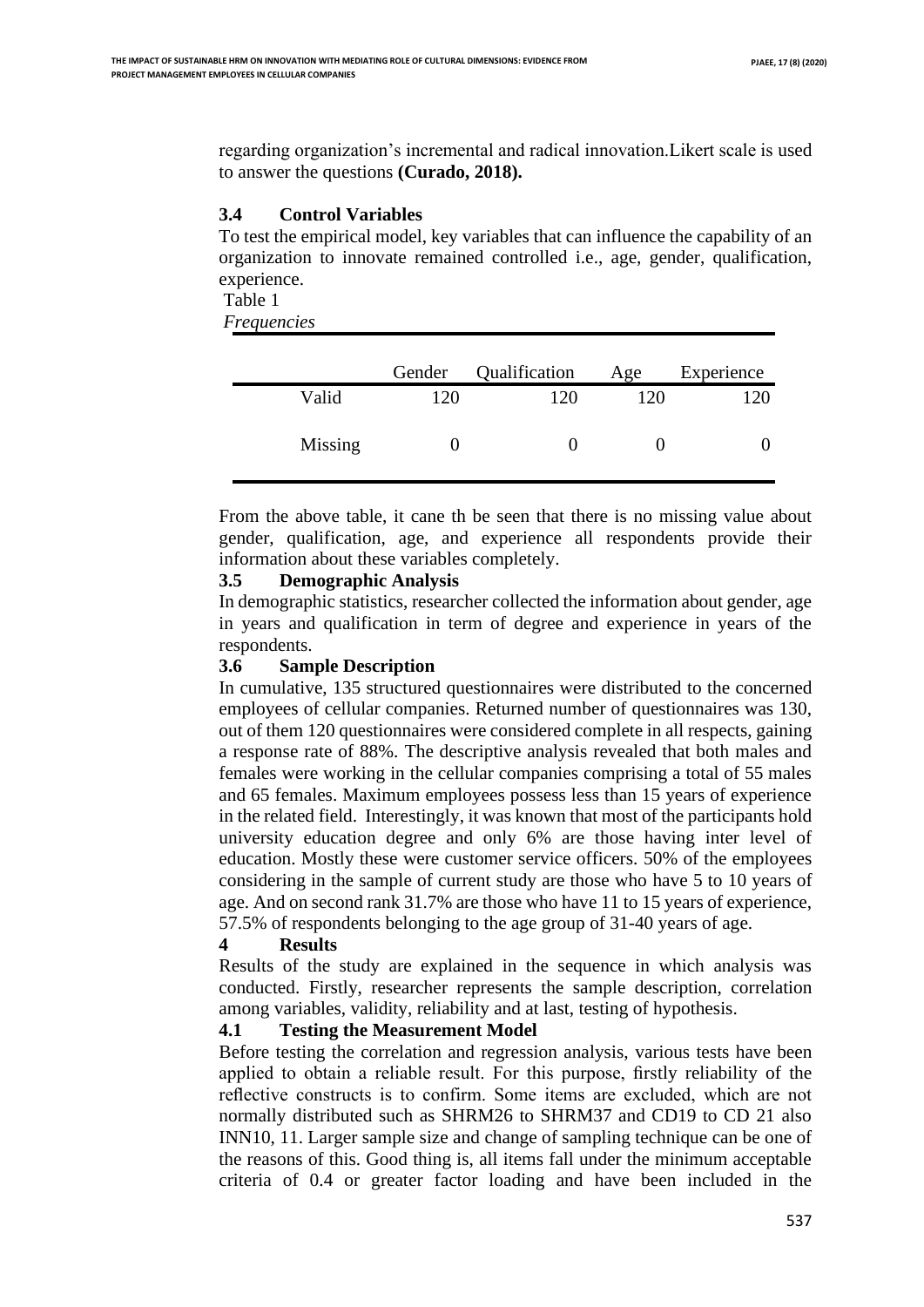questionnaire as per the guidelines provided by (Chan,2010). Values of Cronbachs alpha are above 0.8 for all scales and commonality values are above 0.5 which ensures the validity and reliability of the instrument (Rouf&Akhtar Uddin, 2018).

# **4.2 Data Screening**

Data screening is necessary to ensure the goodness and sufficiency of collected data which is being measured for the analysis.

The Smart PLS is mainly used for business and IT systems. That's why this instrument is also used and test for HR social capital areas of research. An important aspect of using Smart PLS is that it not only predict normality of data but also provide chance to use data that is not normally distributed (C. Ringle et al., 2012) (Sander, 2014).

In above table some items are automatically excluded which are not normally distributed such as SHRM26 to SHRM37 and CD19 to CD 21 also INN10, 11.

# **Confirmatory Factor Analysis / Reflective Measurement Model- 1 Figure 2**

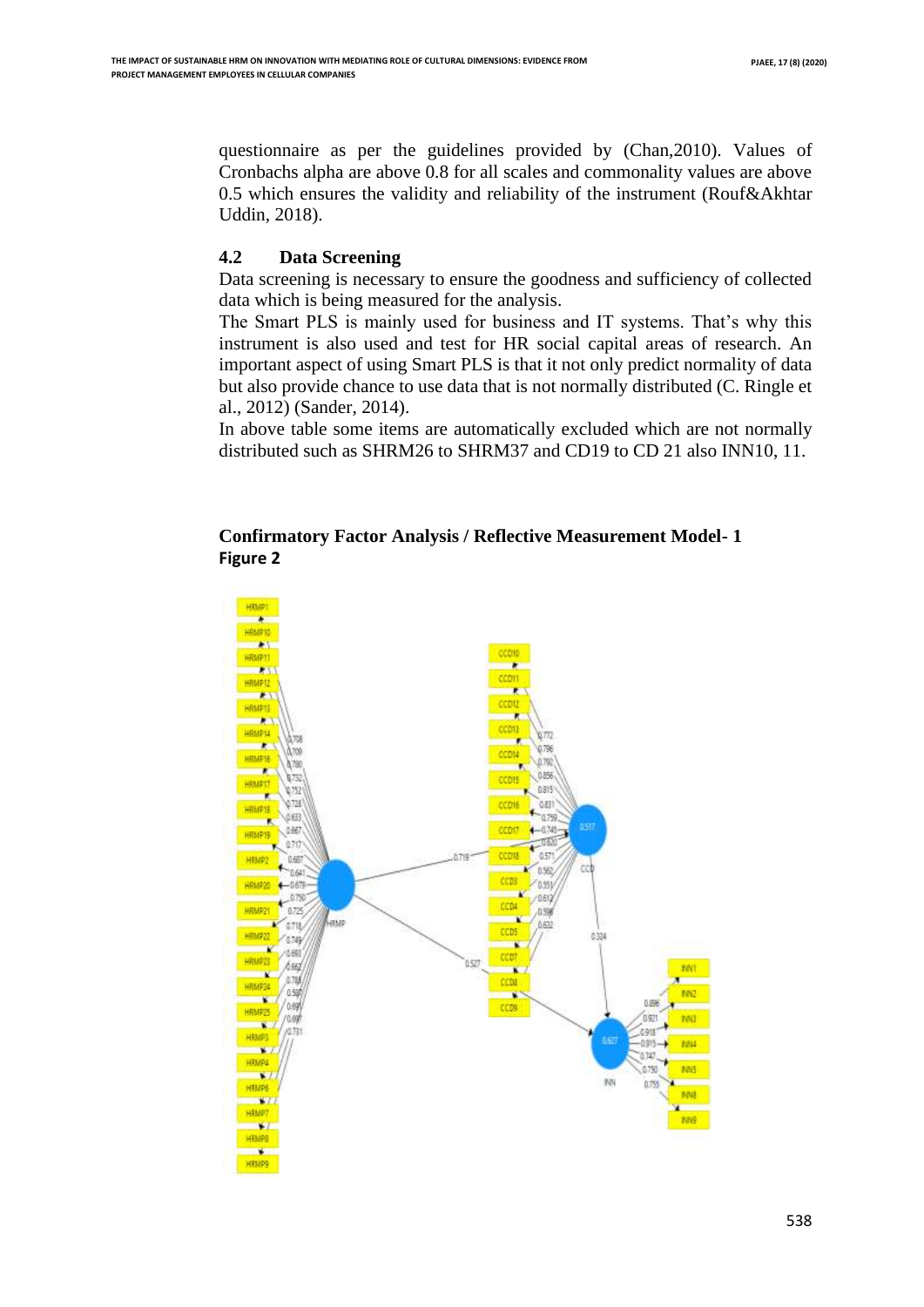# **Confirmatory Factor Analysis:**

Table 4.2 *Factor Loadings*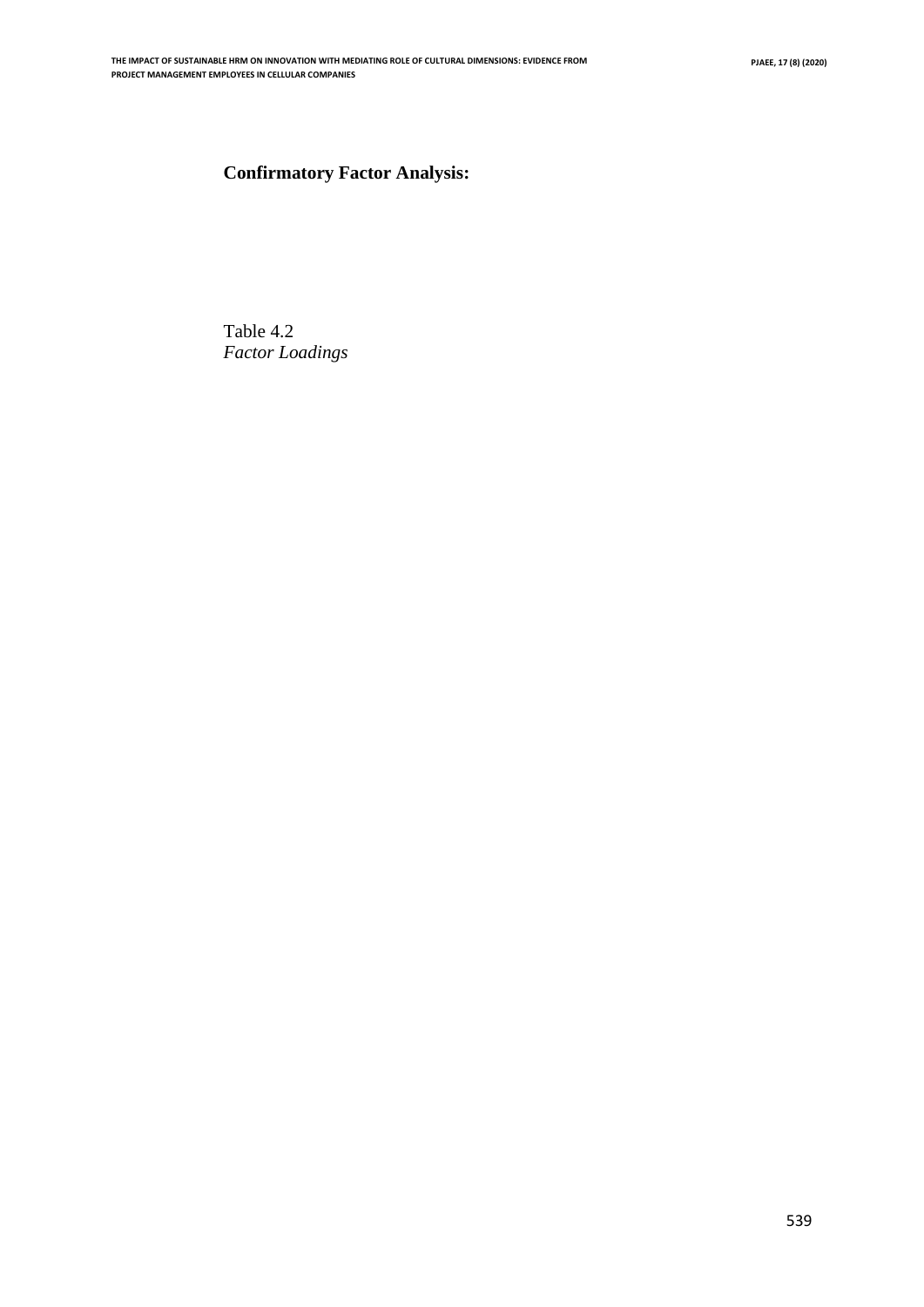|                 | No.              | Missing          | Mean  | Median         | Min          | Max | ${\rm SD}$ | Kurtosis | Skewness |
|-----------------|------------------|------------------|-------|----------------|--------------|-----|------------|----------|----------|
| SHRM1           | $\mathbf{1}$     | $\boldsymbol{0}$ | 4.067 | $\overline{4}$ | $\mathbf{1}$ | 5   | 0.932      | 0.745    | $-0.954$ |
| SHRM2           | $\boldsymbol{2}$ | $\boldsymbol{0}$ | 3.975 | $\overline{4}$ | $\mathbf{1}$ | 5   | 0.983      | $-0.27$  | $-0.702$ |
| SHRM3           | 3                | $\boldsymbol{0}$ | 3.874 | 4              | $\mathbf{1}$ | 5   | 1.066      | $-0.216$ | $-0.715$ |
| SHRM4           | 4                | $\boldsymbol{0}$ | 3.832 | 4              | $\mathbf{1}$ | 5   | 1.11       | $-0.533$ | $-0.632$ |
| SHRM5           | 5                | $\boldsymbol{0}$ | 3.235 | 3              | $\mathbf{1}$ | 5   | 1.09       | $-0.556$ | $-0.206$ |
| SHRM6           | 6                | $\boldsymbol{0}$ | 4.235 | $\overline{4}$ | $\mathbf{1}$ | 5   | 0.923      | 2.393    | $-1.462$ |
| SHRM7           | 7                | $\boldsymbol{0}$ | 4.303 | 4              | $\mathbf{1}$ | 5   | 0.751      | 2.286    | $-1.17$  |
| SHRM8           | 8                | $\boldsymbol{0}$ | 4.067 | $\overline{4}$ | $\mathbf{1}$ | 5   | 1.027      | 0.13     | $-0.938$ |
| SHRM9           | 9                | $\boldsymbol{0}$ | 4.034 | 4              | $\mathbf{1}$ | 5   | 1.152      | 0.16     | $-1.036$ |
| SHRM10          | 10               | $\boldsymbol{0}$ | 3.983 | $\overline{4}$ | $\mathbf{1}$ | 5   | 1.188      | 0.082    | $-1.033$ |
| SHRM11          | 11               | $\boldsymbol{0}$ | 3.916 | $\overline{4}$ | $\mathbf{1}$ | 5   | 1.058      | $-0.529$ | $-0.607$ |
| SHRM12          | 12               | $\boldsymbol{0}$ | 3.966 | 4              | $\mathbf{1}$ | 5   | 1.084      | 0.128    | $-0.894$ |
| SHRM13          | 13               | $\boldsymbol{0}$ | 4.042 | $\overline{4}$ | $\mathbf{1}$ | 5   | 0.982      | $-0.416$ | $-0.678$ |
| SHRM14          | 14               | $\boldsymbol{0}$ | 4.017 | 4              | $\mathbf{1}$ | 5   | 0.979      | 0.479    | $-0.851$ |
| SHRM15          | 15               | $\boldsymbol{0}$ | 4.084 | $\overline{4}$ | $\mathbf{1}$ | 5   | 0.816      | 2.236    | $-1.099$ |
| SHRM16          | 16               | $\boldsymbol{0}$ | 4.076 | 4              | $\mathbf{1}$ | 5   | 1.014      | $-0.355$ | $-0.791$ |
| SHRM17          | 17               | $\boldsymbol{0}$ | 4.193 | 5              | $\mathbf{1}$ | 5   | 0.964      | 0.513    | $-1.026$ |
| SHRM18          | 18               | $\boldsymbol{0}$ | 4.16  | $\overline{4}$ | $\mathbf{1}$ | 5   | 0.935      | 0.109    | $-0.889$ |
| SHRM19          | 19               | $\boldsymbol{0}$ | 4.185 | 4              | $\mathbf{1}$ | 5   | 0.916      | 0.615    | $-1.042$ |
| SHRM20          | 20               | $\boldsymbol{0}$ | 4.059 | $\overline{4}$ | $\mathbf{1}$ | 5   | 1.048      | 0.263    | $-0.963$ |
| SHRM21          | 21               | $\boldsymbol{0}$ | 3.798 | $\overline{4}$ | $\mathbf{1}$ | 5   | 1.009      | $-0.364$ | $-0.528$ |
| SHRM22          | 22               | $\boldsymbol{0}$ | 3.958 | 4              | $\mathbf{1}$ | 5   | 0.982      | 0.119    | $-0.777$ |
| SHRM23          | 23               | $\boldsymbol{0}$ | 3.992 | 4              | $\mathbf{1}$ | 5   | 1.008      | 0.057    | $-0.83$  |
| SHRM24          | 24               | $\boldsymbol{0}$ | 3.908 | $\overline{4}$ | $\mathbf{1}$ | 5   | 1.069      | $-0.21$  | $-0.733$ |
| SHRM25          | 25               | $\boldsymbol{0}$ | 4.05  | $\overline{4}$ | $\mathbf{1}$ | 5   | 0.96       | 1.506    | $-1.141$ |
| CD1             | 26               | $\boldsymbol{0}$ | 4.067 | 4              | 2            | 5   | 0.707      | $-0.034$ | $-0.386$ |
| CD2             | 27               | $\boldsymbol{0}$ | 4.109 | 4              | 2            | 5   | 0.754      | $-0.826$ | $-0.304$ |
| CD3             | 28               | $\boldsymbol{0}$ | 4.109 | $\overline{4}$ | 1            | 5   | 0.838      | 2.151    | $-1.165$ |
| CD4             | $29\,$           | $\boldsymbol{0}$ | 4.008 | $\overline{4}$ |              | 5   | 0.93       | 1.256    | $-1.032$ |
| CD <sub>5</sub> | 30               | $\boldsymbol{0}$ | 4.05  | $\overline{4}$ | $\mathbf{1}$ | 5   | 0.897      | 0.881    | $-1.021$ |
| CD6             | 31               | $\boldsymbol{0}$ | 3.042 | 3              | $\mathbf{1}$ | 5   | 1.48       | $-1.471$ | $-0.152$ |
| CD7             | 32               | $\boldsymbol{0}$ | 4.244 | $\overline{4}$ | $\mathbf{1}$ | 5   | 0.879      | 0.911    | $-1.102$ |
| CD8             | 33               | $\boldsymbol{0}$ | 3.966 | $\overline{4}$ | $\mathbf{1}$ | 5   | 0.97       | 0.749    | $-0.94$  |
| CD <sub>9</sub> | 34               | $\boldsymbol{0}$ | 3.975 | 4              | $\mathbf{1}$ | 5   | 0.957      | 0.355    | $-0.824$ |
| CD10            | 35               | $\boldsymbol{0}$ | 4.017 | $\overline{4}$ | $\mathbf{1}$ | 5   | $\rm 0.86$ | 0.312    | $-0.675$ |

### **4.3 Factor loading**

The Factor loading analysis tells that how much an indicator is consistent with its construct or variable or it presents the reliability of indicator. Generally if the statistical value of indictor is  $> 0.5$  than indicator is acceptable otherwise it should be removed from analysis. According to C. Ringle and Spreen, ( 2007) Outer loadings having value more than 0.6 are acceptable if the criteria of convergent reliability is fulfilled (Sander, 2014).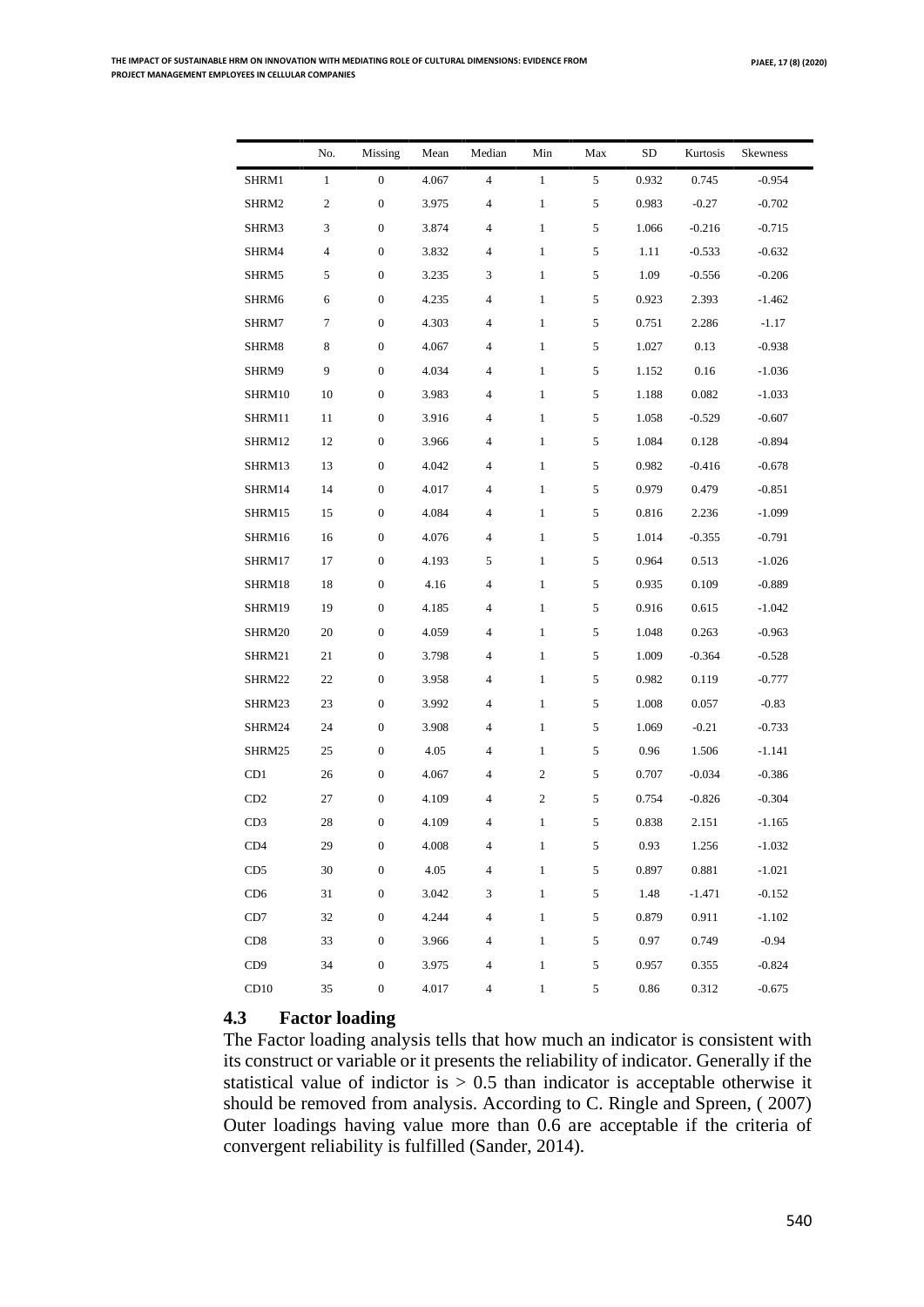In above table 14 out of 37 indicators of Human recourse management practices are excluded. From organizational cultural dimensions 6 variables out of 21 are excluded and from Innovation 4 out of 11 indicators are excluded for further analysis.

Data analysis used in this study included confirmatory factor analysis (CFA) to test the discriminant validity of all used measures and mediation testing of hypotheses following Baron and Kenny's (1986) four conditions, confirmed through hierarchical regression.

### **4.4 Reliability and Validity of variables**

Table 3

*Reliability and Validity*

|             |                     |       |                          | Average                     |
|-------------|---------------------|-------|--------------------------|-----------------------------|
|             | Cronbach's<br>Alpha | rho A | Composite<br>Reliability | Variance<br>Extracted (AVE) |
| CD          | 0.927               | 0.938 | 0.937                    | 0.502                       |
| <b>SHRM</b> | 0.954               | 0.956 | 0.958                    | 0.5                         |
| INN         | 0.824               | 0.924 | 0.873                    | 0.559                       |

## **4.4.1 Cronbach's Alpha**

Usually the reliability coefficient of Cronbach's Alpha lies among 0 to 1. Hair et al.,(1998) suggest that if Cronbach's alpha is equal or above than 0.8 than it indicates a good scale, if it is 0.70 than it is acceptable but if it is 0.6 than can be used for exploratory research (Rouf&Akhtar Uddin, 2018). Results in above table shows that the Cronbach's alpha coefficients of all three variables are more than 0.8 so it is meant that the scales of all three variables are good that can produce satisfied results.

### **4.4.2 Composite reliability**

Composite reliability as a test for convergent validity in a reflective model is used as alternative of Cronbach's alpha test. It would be considered as necessary for reliability measure because Cronbach's alpha might be underestimate or the overestimate the scale for reliability. In Table 4.4 It can see that all values lies above than 0.8 and less than 1 that is considered as valid and reliable scale of measurement.

### **4.4.3 Average Variance Extracted (AVE)**

The acceptable results of average variance extracted value is 0.5 or above. Convergence validity explains that (AVE) of the specific values lies between 0 to1. According to C. Ringle and Spreen (2007), if this value is equal to 0.5 it means that the 50% of the items of scale represent the construct (Sander, 2014). In table 4.3 the values of SHRM and INN are above than 0.5 and CD has its AVE equal to 0.5 from this requirement is fulfilled.

# **4.5 Discriminant Validity**

Table 4 *Discriminant Validity*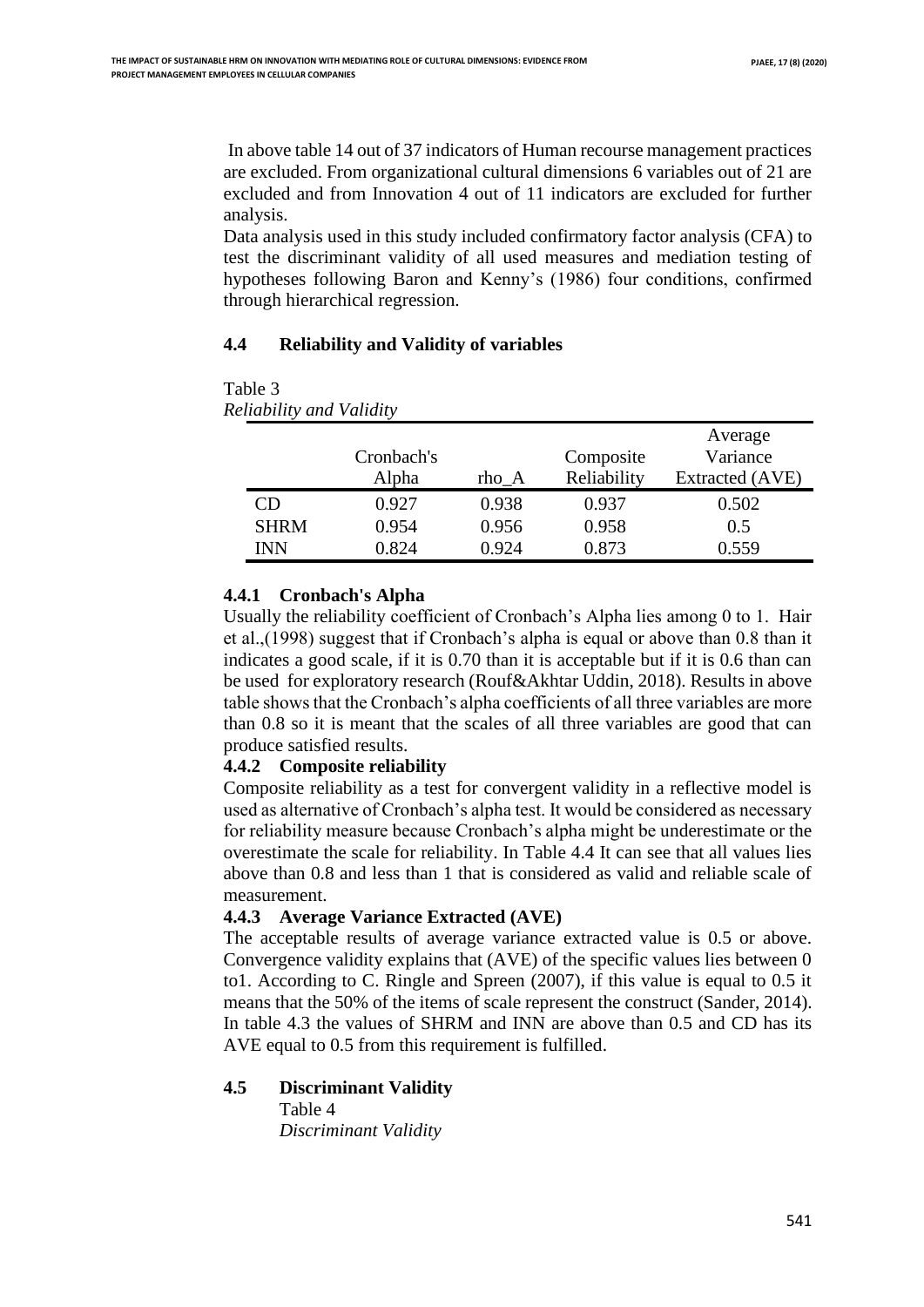|                                | Organizational<br>Cultural<br>Dimensions | Sustainable<br><b>HRM</b> | Innovation |
|--------------------------------|------------------------------------------|---------------------------|------------|
| <b>Organizational Cultural</b> |                                          |                           |            |
| <b>Dimensions</b>              | 0.809                                    |                           |            |
| Sustainable HRM                | 0.719                                    | 0.787                     |            |
| Innovation                     | 0.703                                    | 0.76                      | 0.748      |

# **4.6 Discriminant validity test**

Mackinnon (2008) claims that for establishing discriminant validity, AVE's root square should be greater than the correlation of constructs with other scales in structural model. The correlation among inter constructs represents that each construct share greater variance by its own measures (Rouf&Akhtaruddin, 2018).

In short, a result less than 0.85 shows discriminant validity prevails among constructs and the result more than 0.85 show that scales of two variables overlap each other and constructs are chances to measure same thing. Than discriminant validity cannot be claimed among them. Above values confirms the discriminant validity among constructs.

### **Figure 3 Structural Model**



Table 4.3 *Direct Effect*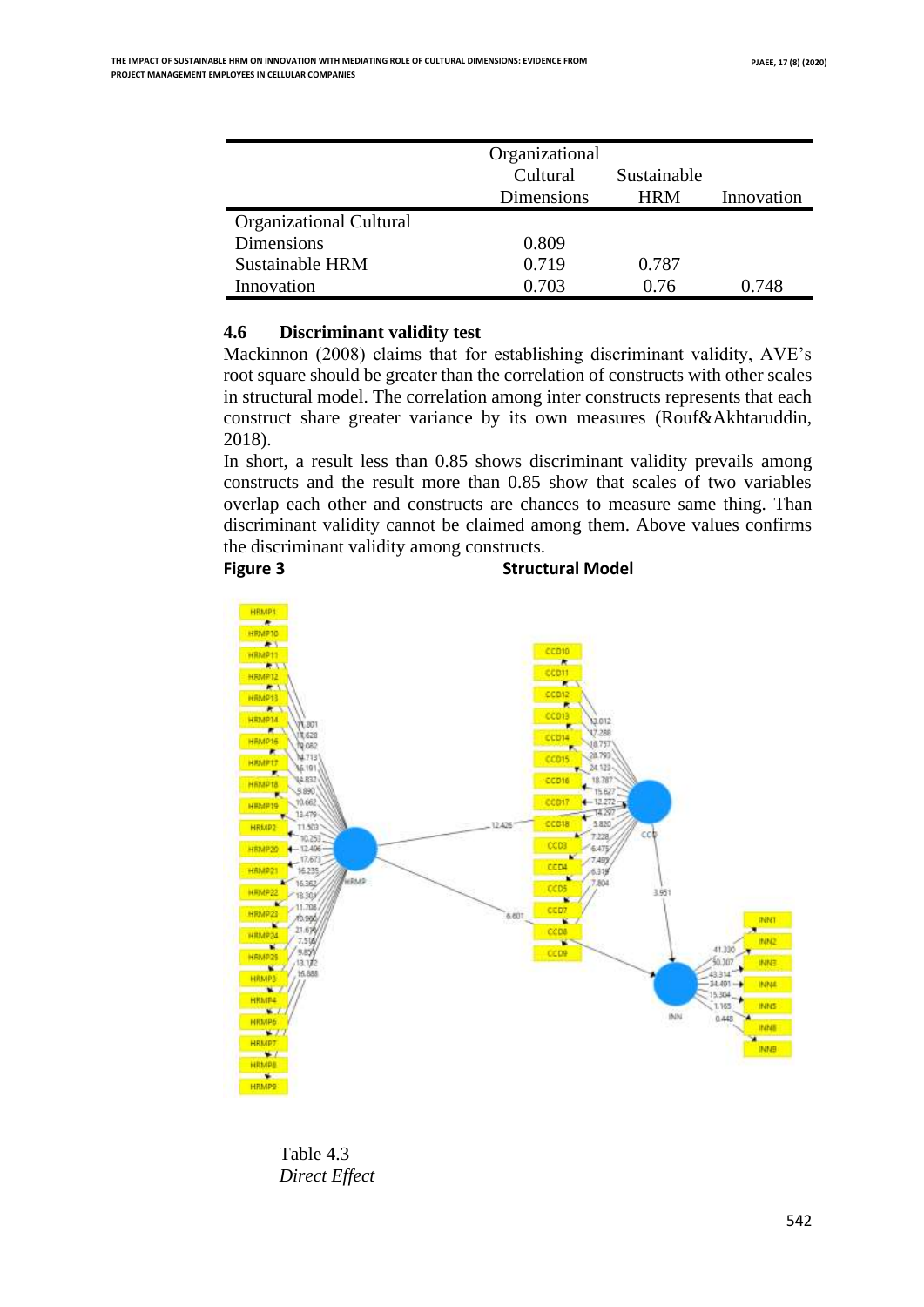|                                                      | Original<br>Sample<br>(0) | Sample<br>Mean<br>(M) | Standard<br>Deviation<br>(STDEV) | <b>T</b> Statistics<br>( O/STDEV ) | P<br>Values |
|------------------------------------------------------|---------------------------|-----------------------|----------------------------------|------------------------------------|-------------|
| Sustainable $HRM \rightarrow$<br>Innovation          | 0.527                     | 0.531                 | 0.08                             | 6.601                              | 0           |
| Sustainable $HRM \rightarrow$<br>Cultural Dimensions | 0.719                     | 0.721                 | 0.058                            | 12.426                             | $\theta$    |
| Cultural Dimensions -<br>> Innovation                | 0.324                     | 0.325                 | 0.082                            | 3.951                              | $\theta$    |

# **4.6.1 Direct effect**

### **H1: Sustainable HRM practices have significant impact on innovation.**

The t- value of Human Resource Management Practices (SSHRM) and Innovation (INN) is 6.601, which is above  $2.57(\alpha=0.01$ ; two-tailed test) and pvalue is significant at more than 99% therefore RQ.1 has been answered through H1 confirming the positive significant impact SSHRM on innovation.

### **H2: Sustainable HRM practices have significant impact on cultural dimensions.**

The t- value of hypothesize path of Human Resource Management Practices (SSHRM) and (OCD) is 12.426 that is above  $2.57(\alpha=0.01;$  two-tailed test) and p-value is significant at more than 99%. Therefore RQ.2 has been answered through H2 confirming the significant positive effect of sustainable HRM on Organizational Cultural Dimensions.

#### **H3: Cultural dimensions have significant effect on innovation.**

The t-value of Organizational cultural dimensions (OCD) and innovation (INN) is 3.951 and p- value is significant t more than 99%. Therefore RQ.3 has been answered through H3 confirming the significant positive effect of organizational cultural dimensions on innovation.

# Table 4.4

### *Indirect Effect*

|                               | Original | Sample | Standard  |                     |        |
|-------------------------------|----------|--------|-----------|---------------------|--------|
|                               | Sample   | Mean   | Deviation | <b>T</b> Statistics | P      |
|                               | (())     | (M)    | (STDEV)   | ( O/STDEV )         | Values |
| Sustainable $HRM \rightarrow$ |          |        |           |                     |        |
| Organizational Cultural       |          |        |           |                     |        |
| Dimensions $\rightarrow$      |          |        |           |                     |        |
| Innovation                    | 0.233    | 0.233  | 0.058     | 4.027               | 0      |

### **4.6.2 Indirect effect**

### **H4: Cultural dimensions significantly mediates the relationship between sustainable HRM practices and innovation.**

The t-value of organizational cultural dimension (OCD) and innovation (INN) is 4.027 and p value is significant at 99%. Therefore, the indirect or mediating effect of Sustainable HRM on innovation is significantly exist and hypothesis is accepted. Which means that there is positive but partial mediating effect among sustainable HRM and innovation according to above results.

#### **4.6.3 Variance Explained**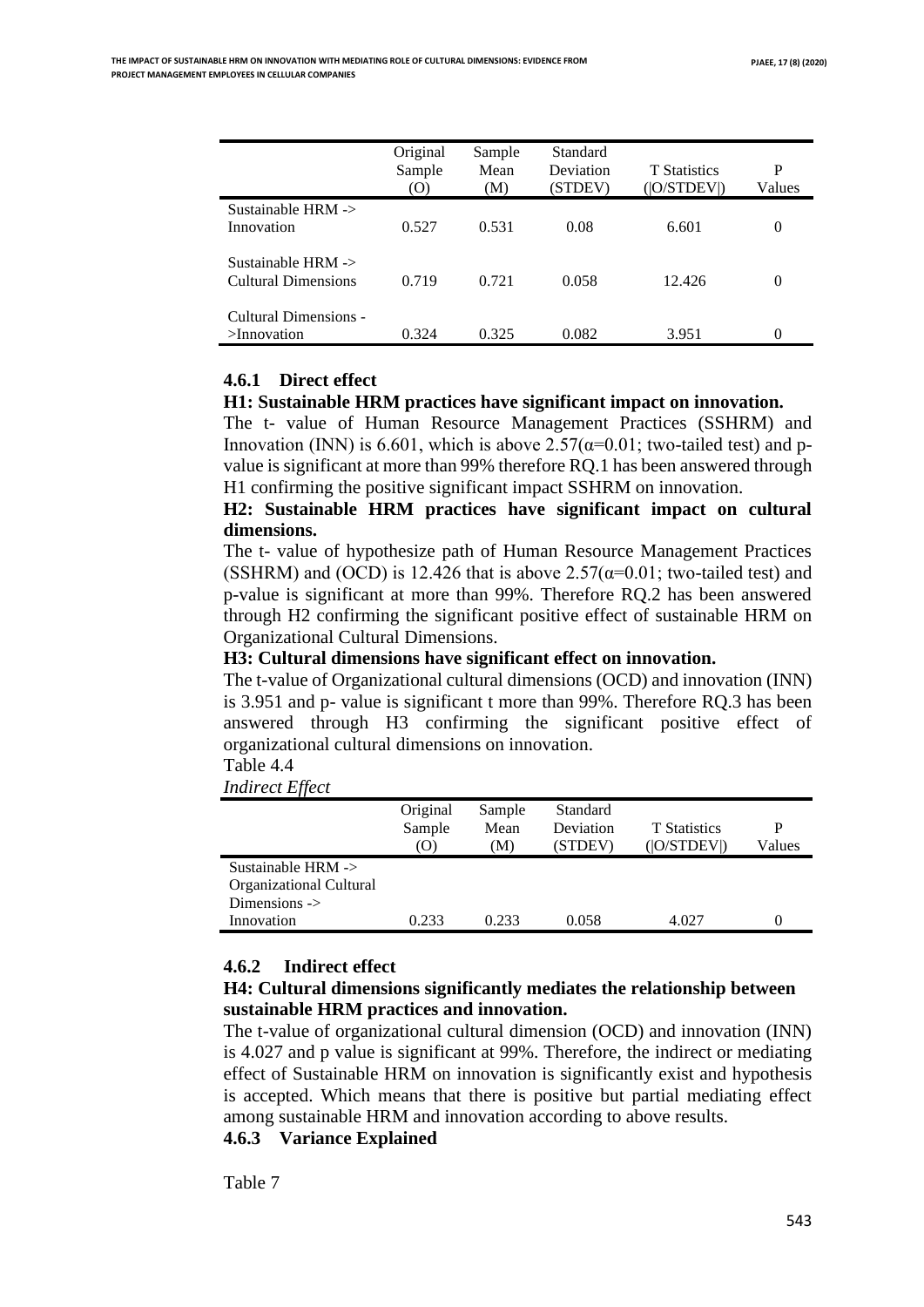|                                           |       | R Square R Square Adjusted |
|-------------------------------------------|-------|----------------------------|
| <b>Organizational Cultural Dimensions</b> | 0.517 | 0.513                      |
| Innovation                                | በ 627 | 0.621                      |

#### *Variance Explained*

#### **4.6.4 Variance Explained**

R square value tell us summation of independent variable. Table explained R square value is .517so the variance explained in dependent variable (innovation) by independent variable (cultural dimensions) is 51.7%. Because data is collected from simple random sampling method and sample size is very small so this can be minimized with large sample size and by using more advance techniques of probability sampling.

### **5 Discussion**

The aim of the study was to explore the effect of sustainable HRM on innovation, as well as mediating effect of organization's culture. The study examines that sustainable HRM has not only a positive significant effect on innovation, but also on cultural dimensions as well. It is also observed that cultural dimensions have partial mediating effect between sustainable HRM and innovation. This study extracted four key elements.

First, consistent with the previous researches (Sanz-Valle & Jiménez-Jiménez, 2018) , (Laursen, 2013) , (Wikhamn, 2019), this study finds that Sustainable HRM has positive direct effect on innovation. This relationship was tested by taking 6 sustainable HRM practices, and 2 types of innovation (radical and incremental). However, this study is different from previous studies in a way that it considers cellular companies for the first time in this relevance. Prior studies applied this analysis in Hotel Industry for product and service innovation.

Secondly, for current study, sustainable HRM practices have positive and significant effect on organization's culture. As described earlier by Mu Tian, Ping Deng, Yingying Zhang (2018) individuals of a specific cultural environment are inevitably affected by that cultural environment in which they live, at both organizational and national levels. It is largely recognized observation that organizational and national cultures are two most relevant levels of investigation for cultural studies (Mu Tian, Ping Deng, Yingying Zhang, 2018). In this study, 4 cultural dimensions are took into account as in Hofstede's studies, but these dimensions are considered at the organizational level, not at the national culture. Most of the scholars and writers studied the effect of culture on sustainable HRM or culture is considered as moderator in lots of studies, but there is little literature on how sustainable HRM can affect the culture. In a study by Hau, Chow, & Liu, n.d. The organizational effectiveness depending on HR systems with an appropriate culture and aligning with business strategy. In current study, it is found that sustainable HRM system has strong effect on organization's culture for achieving innovation and sustainability.

Thirdly, through current study it is analysed that the organization's cultural dimensions have positive significant impact on innovation as well. The study results are also in line with the previous studies discussing the relationship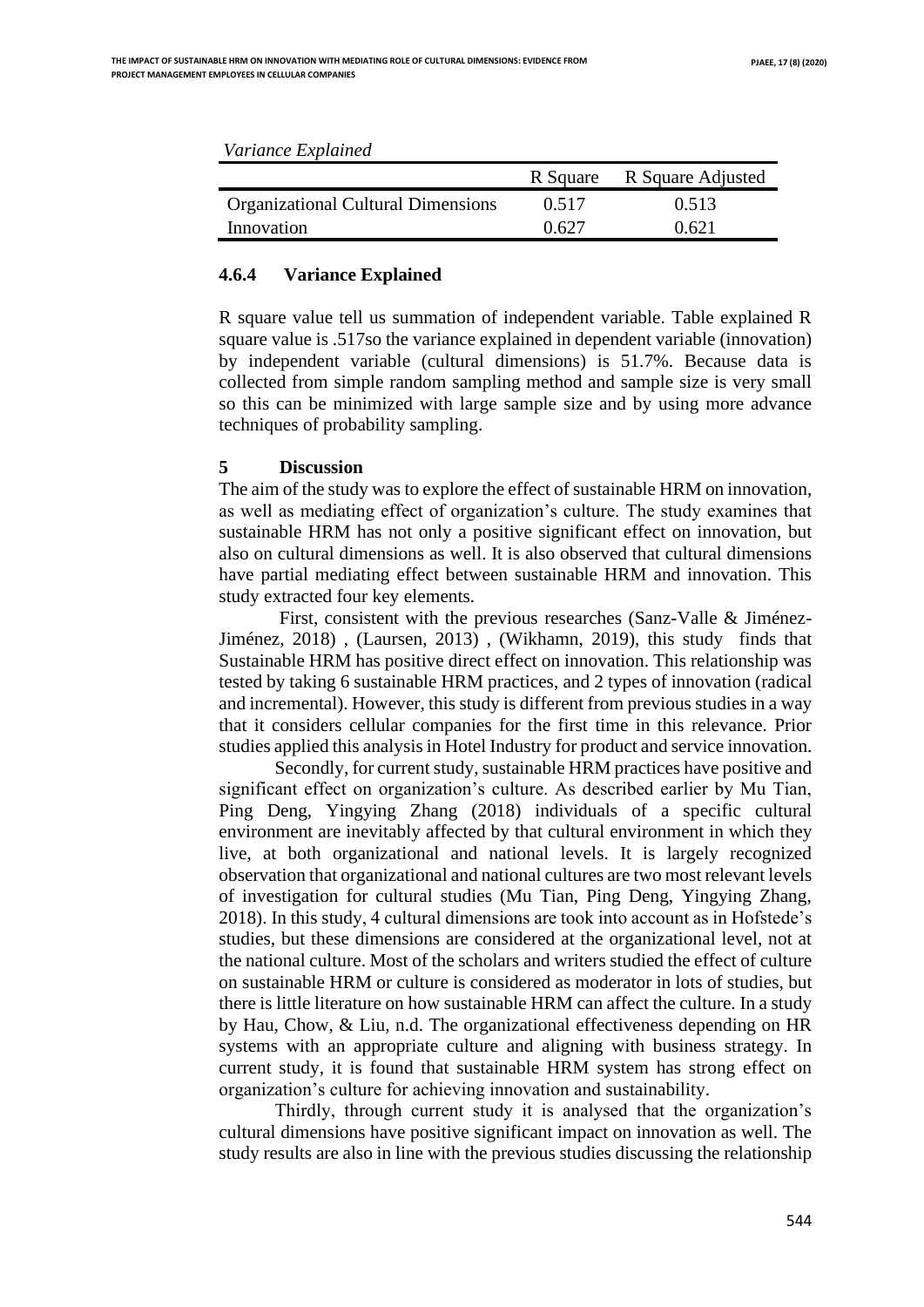between culture and innovation by (Mu Tian, Ping Deng, Yingying Zhang, 2018)

In particular, studies addressing the distinct role played by cultural dimensions in different innovation processes, including new product development Jassawalla and Sashittal ( 2002), service innovation Kenny and Reedy (2006) also recommend the same view that organizational culture induces all employees to promote innovation and shared obligation (Mu Tian, Ping Deng, Yingying Zhang, 2018).

Fourthly, the study discussed cultural dimensions through the lens of mediation as a four-dimensional construct, for the first time in telecommunication sector of Pakistan and found out that organizational culture established through sustainable HRM system has positive effect on organization's incremental and radical innovations. As in the previous study of Yesil and Kaya (2013) considered that there is positive relationship between organizational culture and organizational performance, and hence it also has effect on strategy execution for innovation (Vimal Kumar, R.R.K. Sharma, 2017).

Finally, the researcher asserted detailed discussion, recommending several theoretical, practical implications related to the study.

## **6 Theoretical and Practical implications of the study**

The contribution of this study is many fold. As it introduces sustainability rationale into HRM literature related to the Pakistan to broaden the relatively scarce research in this field. According to many authors and researchers, sustainable HRM is not only important for organizations, but it also have a great impact on society, environment and economy, and ultimately for organization's sustainability. So there is a great need to explore the theoretical concepts, and also practical implementations of this concept, this research provides a contribution to this aspect.

Another contribution of this study is that it has introduced the concept of incremental and radical innovation as an outcome of sustainable HRM in telecommunication industry of Southern Punjab, Pakistan. Prior studies have taken other dimensions of innovations, like open innovation.

Current study extended the literature by providing the evidences regarding the importance of establishing organizational culture through sustainable HRM for innovation.

Telecommunication industry should focus more on sustainable HRM practices as it has significant impact on innovative performance and hence for sustainability of organization through establishing sustainable and innovative organizational culture. As the telecommunication industry is 3<sup>rd</sup> largest fast growing industry in Pakistan, so for creating innovative organizational culture and to enhance innovative performance, there is need to promote sustainable human resource management practices.

As in this competitive era, there is need to introduce new strategies not only for innovation in products, service and technological innovation, but also for survival of organizations because fostering the sustainable human resource system plays a survival strategy itself due to increasing awareness of employee welfare.

### **7 Limitations and Future Research**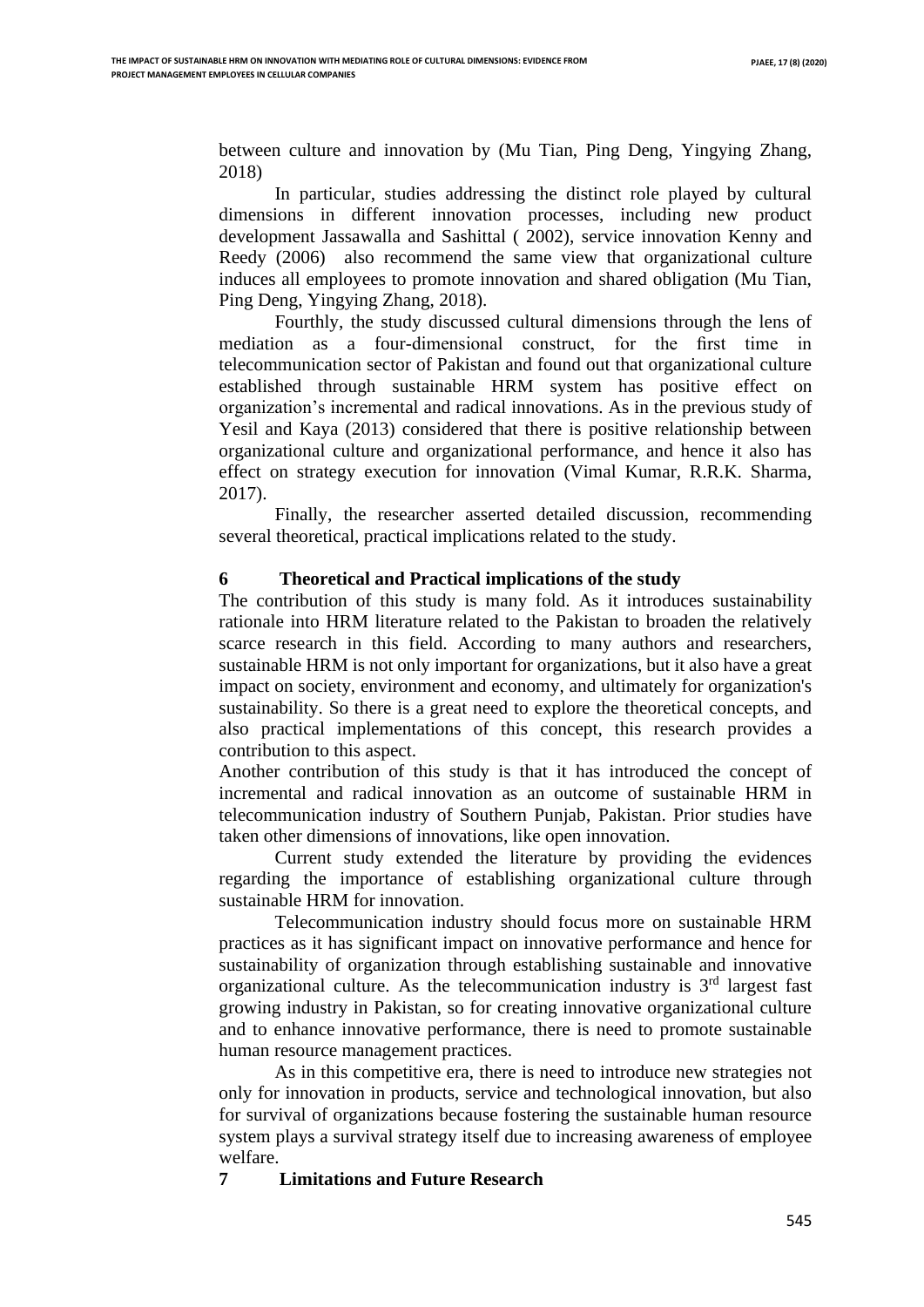Even though this study has more significance relative to other studies, the research also have some limitations. Firstly, in terms of geographical boundary. The empirical settings of the study were limited only to southern Punjab Pakistan. Whereas, there may prevail a generalizability issue of results to the countries across the boundaries especially in developed countries. The following research design and limitations also open up various future directions for further research. Firstly, it was difficult to collect data from all over the country for an individual due to time and cost constraints. Thus, future studies can engage group work to collect data from all over the country for larger sample size to authenticate the results. Moreover, the same study could not only be conducted on various other sectors of telecommunication industry other than cellular companies, but also on other sectors of economy as well. Secondly, Current study uses only outcome (innovation,) there are many other outcomes of sustainable Human resource management that should be considered in this study. Thirdly, Innovation is very vast and diverse phenomenon, therefore it cannot be limited to only incremental and radical innovation. More areas of innovation such as open innovation should be included in this context.

Furthermore, in this study researcher only analyses the basic relationships between sustainable HRM taken as independent, innovation taken as dependent and cultural dimensions as mediator variable, but analysis should be done in more precise way by taking into account one to one relationship of all sustainable HRM practices with each and every dimension of culture to check which practice has more impact on a specific dimension of culture. Future researches can also introduce different potential mediators or moderators to investigate the hidden benefits that can be explored in the field of sustainable HRM to offer fresher insights.

#### **Reference:**

- Abdallah, A. B., Dahiyat, S. E., & Matsui, Y. (2019). Lean management and innovation performance: Evidence from international manufacturing companies. *Management Research Review*, *42*(2), 239–262. https://doi.org/10.1108/MRR-10-2017-0363
- Almarzooqi, A. H., Khan, M., & Khalid, K. (2019). The role of sustainable HRM in sustaining positive organizational outcomes: An interactional framework. *International Journal of Productivity and Performance Management*. https://doi.org/10.1108/IJPPM-04-2018-0165
- Arman, S. M. (2017). *Impact of Sustainable Human Resource Management in Organizational Performance : Impact of Sustainable Human Resource Management in Organizational Performance : A Study on Bangladeshi HR Professionals*. (December).
- Ashraf, F., & Khan, M. A. (2013). *Organizational Innovation and Organizational Effectiveness Among Employees of Cellular Companies*. *28*(1), 1–24.
- Avery, D. R., McKay, P. F., & Wilson, D. C. (2007). Engaging the Aging Workforce: The Relationship Between Perceived Age Similarity, Satisfaction With Coworkers, and Employee Engagement. *Journal of Applied Psychology*, *92*(6), 1542–1556. https://doi.org/10.1037/0021-9010.92.6.1542
- Chan, M. (2010). DATA ANALYSIS AND RESULTS. In *Research methodology* (pp. 59–91).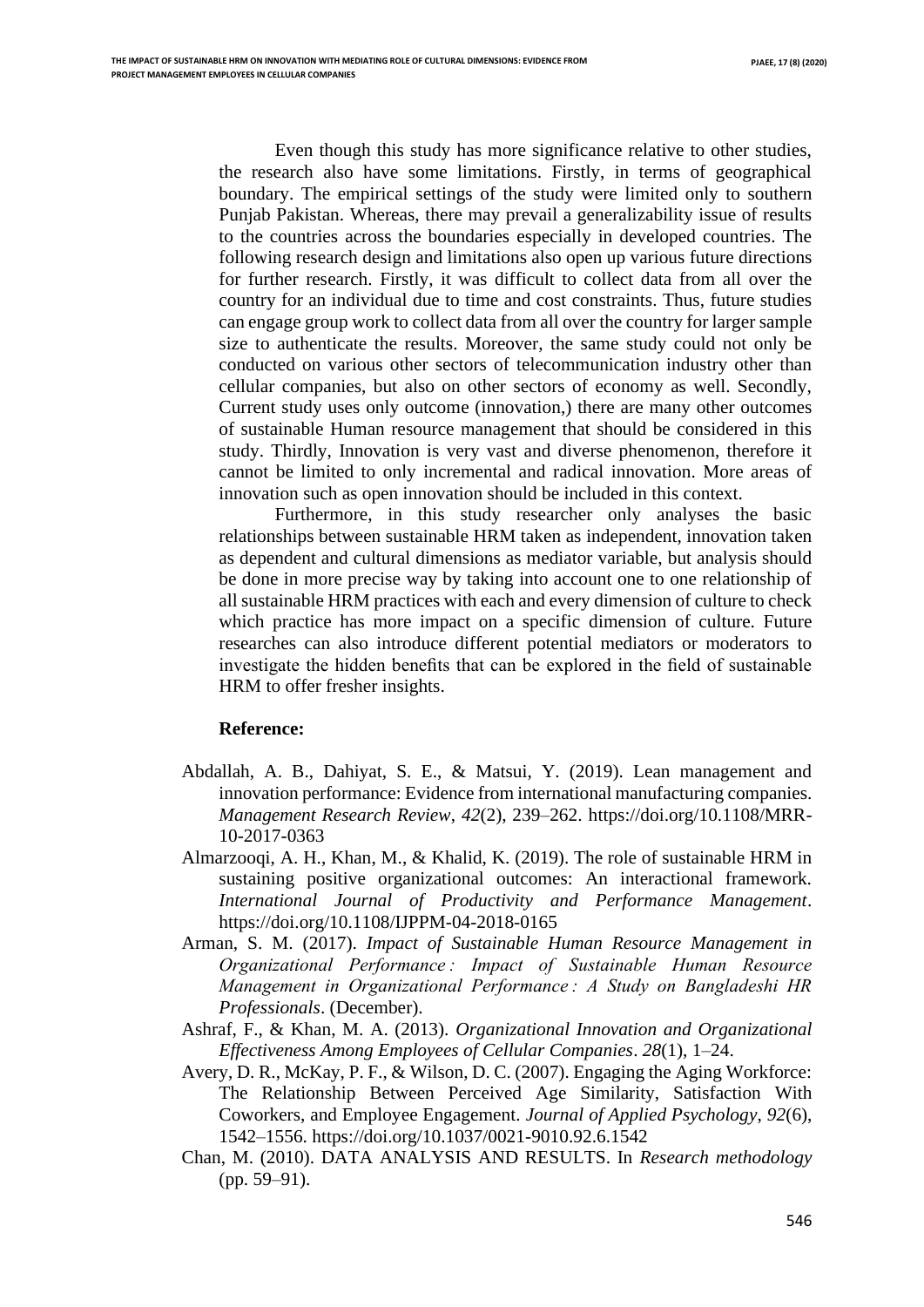- Curado, C. (2018). Human resource management contribution to innovation in small and medium-sized enterprises: A mixed methods approach. *Creativity and Innovation Management*, *27*(1), 79–90. https://doi.org/10.1111/caim.12251
- De Prins, P., Beirendonck, L. Van, De Vos, A., Segers, J., & Hrm, S. (2014). Sustainable HRM: Bridging theory and practice through the 'Respect Openness Continuity (ROC)'-model. *Source: Management Revue*, *25*(4), 263–284. https://doi.org/10.1688/mrev-2014-04-Prins
- Ehnert, I. (n.d.). *Paradox as a Lens for Theorizing Sustainable HRM Mapping and Coping with Paradoxes and Tensions*. https://doi.org/10.1007/978-3-642- 37524-8
- Ehnert, I., & Harry, W. (2008). An Identity Construction Perspective on Careers. *The International Review of Management Studie*, *20*(1), 53–69. https://doi.org/10.1688/1861-9908
- Foss, N. J., & Laursen, K. (2012). Human Resource Management Practices and Innovation. *Ssrn*, (April 2018), 1–30. https://doi.org/10.2139/ssrn.2149464
- Galleli, B., Hourneaux Jr, F., & Munck, L. (2019). Sustainability and human competences: a systematic literature review. *Benchmarking: An International Journal*. https://doi.org/10.1108/bij-12-2018-0433
- Hamed, M., Riyadh, H., Zaman, S., Hasan, M. M., Ybema, J. F., van Vuuren, T., … Bondarouk, T. (2017). Sustainable Human Resource Management in theory and practice. *International Journal of Human Resource Management*, *27*(1), 158– 170. https://doi.org/10.12846/J.EM.2014.01.09
- Hau, I., Chow, S., & Liu, S. S. (n.d.). The International Journal of Human The effect of aligning organizational culture and business strategy with HR systems on firm performance in Chinese enterprises. *The International Journal of Human Resource Management*, (September 2014), 37–41. https://doi.org/10.1080/09585190903239666
- Hemin Song, Yingying Zhang-Zhang, Mu Tian, Sylvia Rohlfer, N. S. (2018). *Culture and regional innovation performance : an exploration in China*. https://doi.org/10.1108/CMS-03-2018-0434
- Henten, A., Falch, M., & Tadayoni, R. (2004). New trends in telecommunication innovation. *Communications and Strategies.*, (54), 131–160.
- Karen, L., & Century, P. (2008). QUT Digital Repository : Linking HRM and Innovation : Formulating the Research Agenda. *Managing*, (May 2014), 2–5.
- Latzer, M. (2009). *Media & Society innovations : radical and Distruptive*. *Vol 11(4):* https://doi.org/10.1177/1461444809102964
- Laursen, K. (2013). *International Journal of the Economics of Business The Importance of Sectoral Differences in the Application of Complementary HRM Practices for Innovation Performance*. (September). https://doi.org/10.1080/13571510110103029
- Lok, C. K. (2015). *E-services Adoption : Processes by Firms in Developing Article information :*
- Lopez-Cabrales, A.,  $& * \mathbb{R}$ . V.-C. (2019). Sustainable HRM strategies and employment relationships as drivers of the triple bottom line. *Human Resource Management* **Review**, **(May)**, 100689. https://doi.org/10.1016/j.hrmr.2019.100689
- Manzoor, F., Wei, L., Nurunnabi, M., Subhan, Q. A., Shah, S. I. A., & Fallatah, S. (2019). The impact of transformational leadership on job performance and CSR as mediator in SMEs. *Sustainability (Switzerland)*, *11*(2), 1–14.